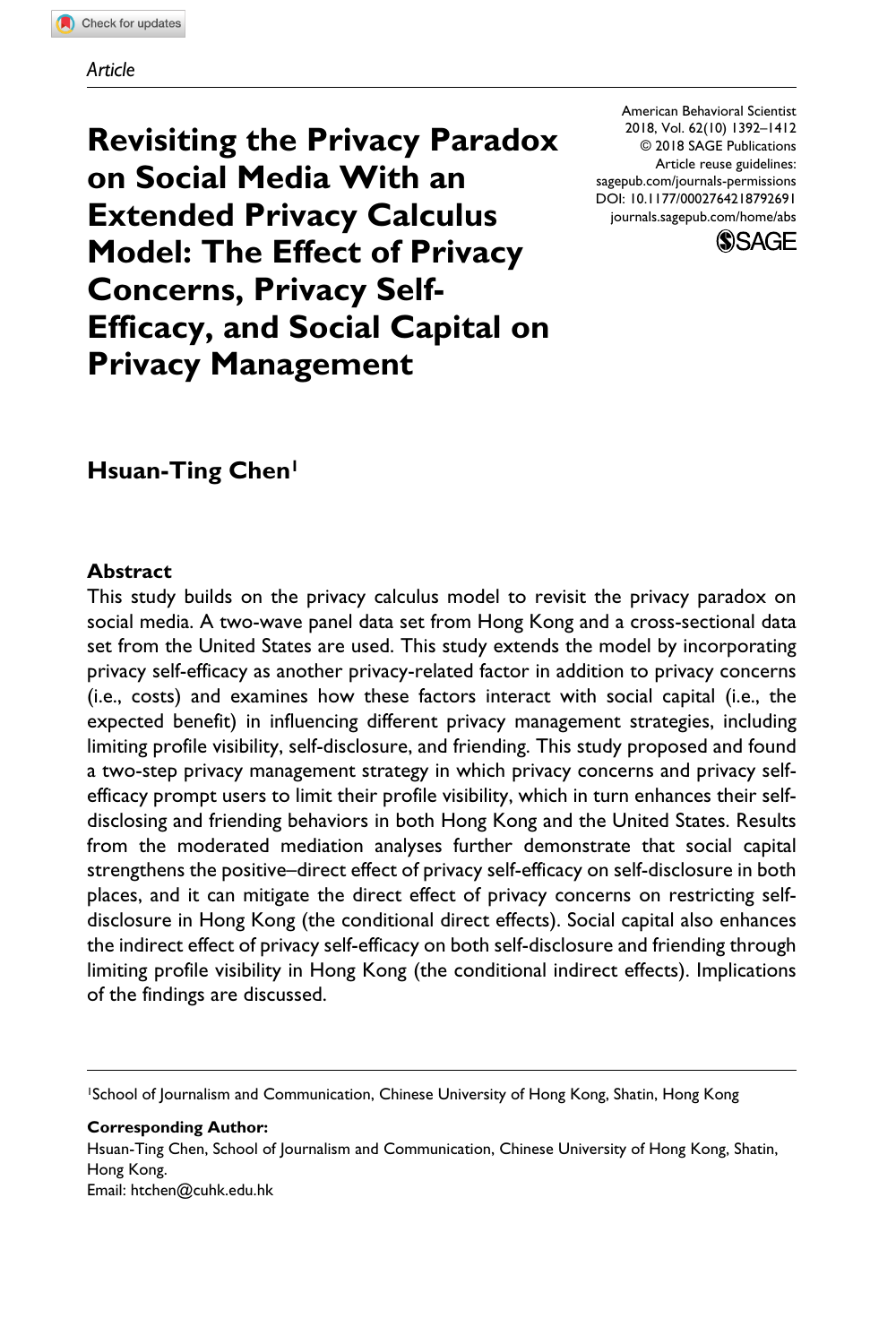#### **Keywords**

privacy calculus model, privacy paradox, privacy concerns, privacy self-efficacy, social capital, privacy management, social media

Social media has become a routine part of daily life. The various social media platforms have continued to integrate different digital affordances to offer new opportunities to expand personal networks, interact with others, and share information. While social media are perceived to provide individuals with benefits from informational, communicative, and entertainment use, they also store rich repositories of personal data that lead to great concern about privacy. The risk of privacy invasion has continued to rise as social media are often accessed via applications (apps) on a mobile phone, where a significant amount of identifiable information is archived, aggregated, and linked across different media platforms.

While privacy risk has been a great concern among social media users, a body of research has documented the phenomenon of privacy paradox, suggesting discrepancies between individuals' behaviors of disclosing personal information and their concerns about privacy risk. Although people have growing concerns about privacy on social media, they continue to reveal their personal information for a variety of gratifications (Barnes, 2006; Debatin, Lovejoy, Horn, & Hughes, 2009; Taddicken, 2014). While some studies show that people do very little to protect their privacy despite expressing great concern about social media privacy, other studies provide evidence that users are not necessarily naïve in their disclosure practices (e.g., Young & Quan-Haase, 2013). Social media users may adopt different privacy protection strategies to address their concerns and protect their privacy when disclosing personal information.

This study, therefore, revisits the privacy paradox on social media by applying a privacy calculus model, which suggests that the extent to which people exercise privacy practices is based on a cost–benefit trade-off (Culnan & Armstrong, 1999; Dinev & Hart, 2006). This study extends the literature on social media privacy in several ways. First, this study extends the theoretical framework of the privacy calculus model by considering social capital as the benefit factor and privacy concerns as the cost factor in the model. It also integrates privacy self-efficacy as another privacy factor in the privacy calculus model for the theoretical framework (Chen & Chen, 2015; Dienlin & Metzger, 2016). Second, this study proposes three practices for privacy management, including limiting profile visibility, self-disclosure, and friending, and argues that the practices can be a two-step process in which the privacy factors will first encourage users to restrict their profile visibility, followed by a greater personal information disclosing and network expanding.

Third, this study extends the research on social media privacy to the Asian context. Most privacy studies have been conducted in the United States and Western countries, but Hong Kong provides a suitable context for this study as its social media penetration is among the highest in the world (Office of the Communications Authority, 2017). This study also examines the relationship in a cross-national context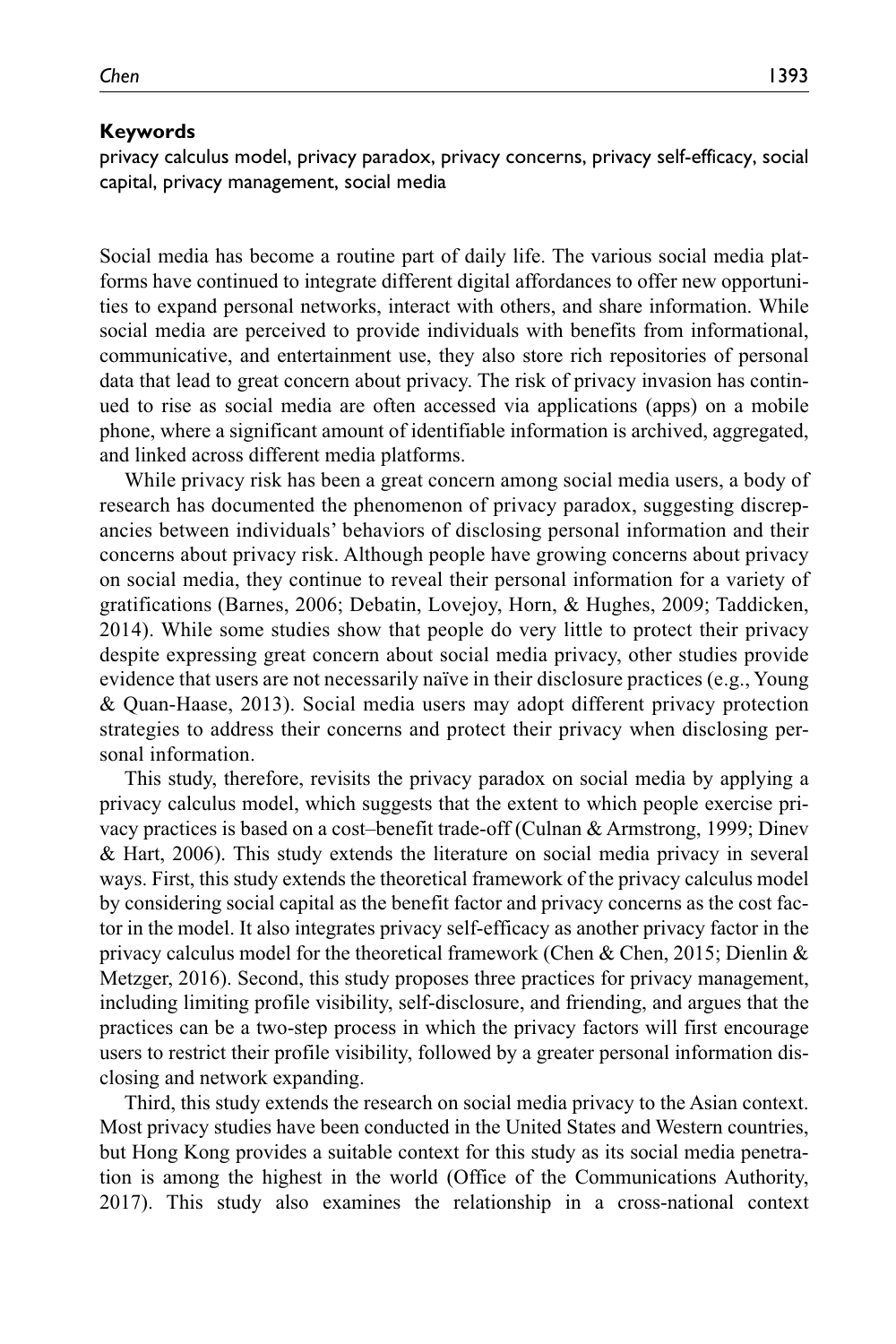by including data from both the United States and Hong Kong. Using data from two different cultural backgrounds, this study pursues the critical of testing the external validity of the extended privacy calculus model and examining the similarities and differences in social media privacy between two different cultures. Many studies on the privacy calculus model consist of nonrepresentative student samples, while this study employs cross-sectional representative data in the United States and a two-wave representative panel in Hong Kong to establish generalizability of the results and causality among the relationships.

### *Privacy Theory and Privacy Management*

The definition of privacy has continuously evolved. With the rise of the Internet, the concept of privacy has changed from "the right to be let alone" (Warren & Brandeis, 1890, p. 193) to the right to control personal information (Rosen, 2002). As Fried (1968) stated, "Privacy is not simply an absence of information about us in the minds of others; rather it is the control we have over information about ourselves" (pp. 482- 483). As the online environment becomes more interactive and networked, anonymity has become one of the most important practices for individuals to avoid unknown risks. Woo (2006) proposed a new concept of privacy, which is "the right not to be identified" (p. 961). Not only can individuals actively seek anonymity by not providing their personal information but they can also provide false information to conceal their identities and limit their profile visibility when registering to use websites or online services. According to Westin (1967), information privacy is not only "the claim of individuals, groups, or institutions to determine themselves when, how, and to what extent information about them is communicated to others" but also "the voluntary and temporary withdrawal of a person from the general society through physical or psychological means, either in a state of solitude or small-group intimacy or, when among larger groups, in a condition of anonymity or reserve" (p. 7).

Petronio's (2002) concept of communication privacy management also suggests that the dialectical tension between self-disclosure and self-withdrawal is not a zerosum game. People who disclose their information may conceal certain information at the same time. For example, people may make some information available to specific groups of friends but not to others. In particular, privacy settings on social media have advanced to allow users to change their privacy settings to allow and limit those who see their information. Instead of focusing on self-disclosure as the major outcome (e.g., Krasnova, Veltri, & Günther, 2012; Trepte & Reinecke, 2011), many studies have investigated other privacy protection strategies, such as untagging and removing photographs and limiting friendship requests (Birnholtz, Burke, & Steele, 2017; Young & Quan-Haase, 2013). It is, therefore, necessary to consider different privacy management strategies for a better understanding of the privacy paradox. For example, Chen and Chen (2015) found that if social media users are limiting their profile visibility and constraining their friending behaviors, it does not necessarily mean they will reduce self-disclosure on social media. They may disclose themselves intensively only to a small group of people given that being selective about whom they friend is a way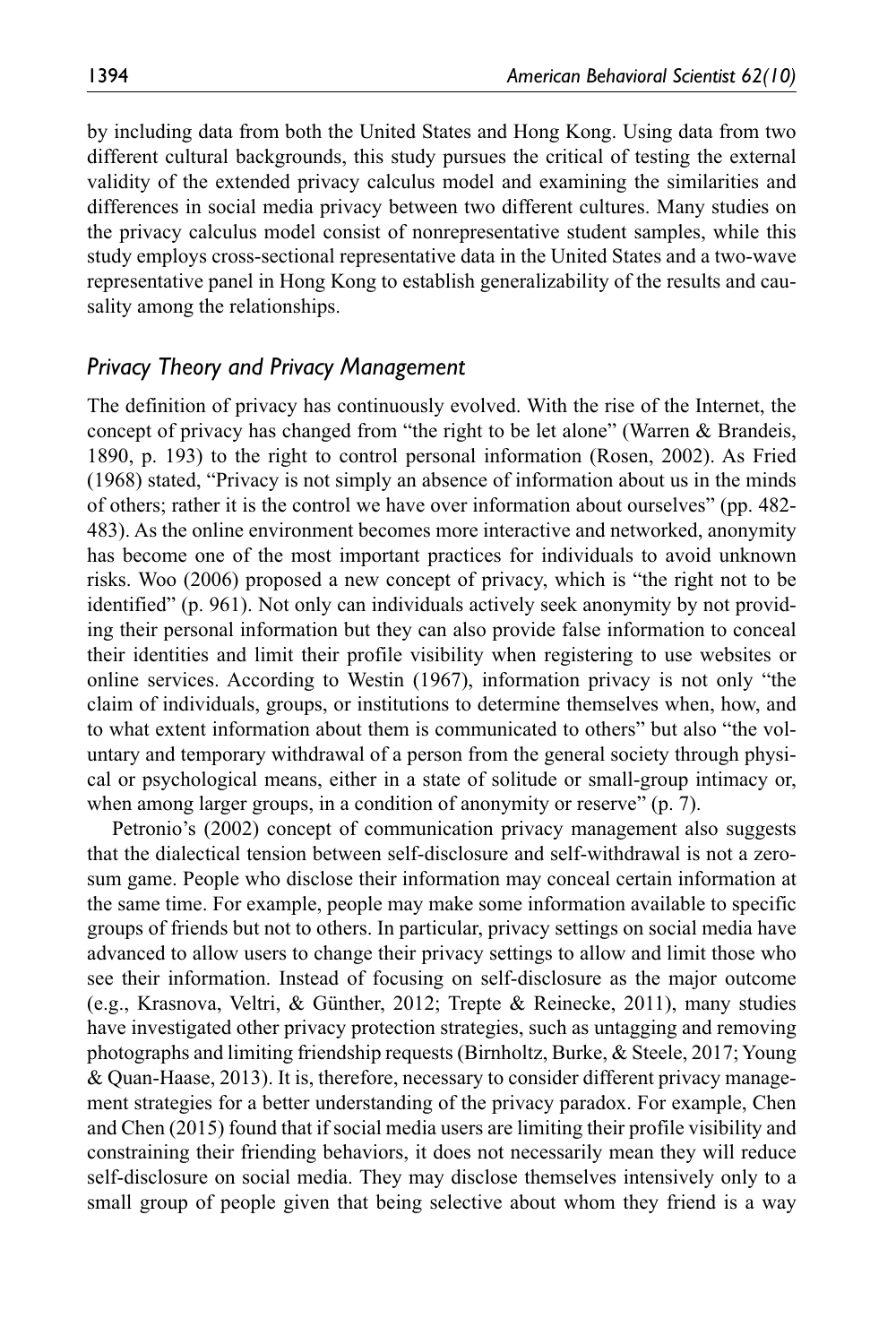people can control their information and protect their privacy (Ellison, Vitak, Steinfield, Gray, & Lamp, 2011). This helps highlight the negotiation between navigating privacy and protecting information.

As a result, it is essential to examine not only to what extent people engage in selfdisclosure to stay social but also to what extent people withdraw their information (i.e., limiting profile visibility) and set boundaries about with whom they would like to share personal information (i.e., friending) in order to stay private. By examining the ways social media users limit profile visibility, self-disclose, and friend others as the three privacy management strategies, the findings of this study can provide a clearer understanding of the privacy paradox.

# *The Privacy Paradox and the Privacy Calculus Model: Incorporating Privacy Self-Efficacy*

The privacy paradox is the disconnection between privacy concerns and privacy protection. Although people encounter potential threats to privacy, such as unwanted contact, identity theft, and damaged reputation due to improper information sharing online (boyd & Ellison, 2007; Gross, Acquisiti, & Heinz, 2005), they are still willing to disclose their personal information in exchange for benefits of online media, such as different gratifications, in the online environment (Debatin et al., 2009). This phenomenon is particularly prominent on social media (e.g., boyd & Ellison, 2007; Lewis, Kaufman, & Christakis, 2008; Tufekci, 2008).

More recently, the privacy calculus model has been applied to understand the privacy paradox phenomenon in the new media environment (Chen & Chen, 2015; Dienlin & Metzger, 2016; Dinev & Hart, 2006; Krasnova et al., 2012). The privacy calculus model is an extension of typical behavior models such as the theory of planned behavior; however, those models examine the influence of "noncontrary" beliefs on behaviors (Dinev & Hart, 2006). For example, according to the theory of planned behavior, subjective norms, attitude toward behaviors, and perceived behavioral control all "positively" influence behavioral intention, leading to actual behaviors. The privacy calculus model is built on the "contrary" beliefs that some factors have a positive effect (i.e., perceived benefits) and others have a negative effect (i.e., potential risks) on behaviors simultaneously. More specifically, the model suggests that the extent to which people exercise privacy practices is based on a cost–benefit trade-off. People weigh expected benefits and costs regarding the consequences in the future to determine privacy-protecting behaviors. For example, when observed privacy risks such as unauthorized secondary use are outweighed by the perceived benefits of social media such as relationship maintenance or popularity, people are likely to disclose their information (Taddicken, 2014).

Studies on the privacy calculus model have operationalized costs as privacy concerns (e.g., Min & Kim, 2015). Privacy concerns refer to "the degree to which an Internet user is concerned about website practices related to the collection and use of his or her personal information" (Hong & Thong, 2013, p. 276). Privacy concerns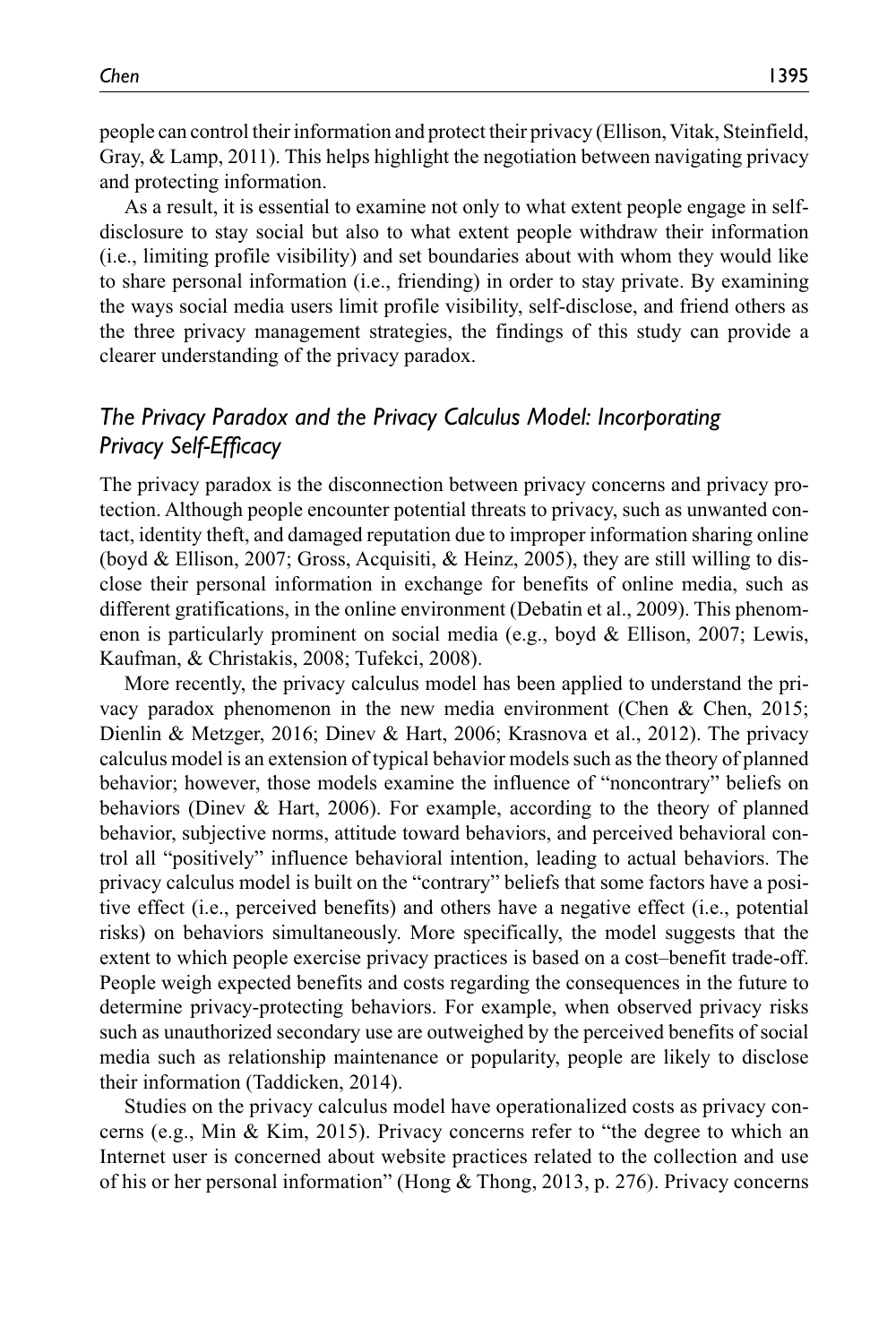have been found to reduce self-disclosure and force users to adopt behaviors to cope with risks from online privacy invasion (Milne & Culnan, 2004). However, reflecting the privacy paradox, it is necessary to include other privacy-related factors and consider the perceived benefit factors in the privacy calculus model to provide a more comprehensive understanding of privacy management on social media. Chen and Chen (2015) proposed the concept of privacy self-efficacy, which is the perception of one's ability to protect one's privacy, as another factor in the privacy calculus that influences different privacy management. They found that privacy self-efficacy prompts individuals to limit profile visibility, such as by deleting posts, asking friends to remove identifiable information, and changing privacy settings. While promoting self-withdrawal behaviors, privacy self-efficacy also enhances self-disclosure. They also found that privacy concerns lead users to limit profile visibility, but they do not restrain self-disclosure.

Dienlin and Metzger (2016) integrated privacy self-efficacy into the privacy calculus model to understand privacy on social media. They found that privacy concerns and privacy self-efficacy lead to self-withdrawal (i.e., limiting profile visibility) and that privacy concerns are negatively related to self-disclosure. Taken together, privacy concerns may not always work to limit self-disclosure, and privacy self-efficacy motivates people to simultaneously be social (through self-disclosure) and private (through limiting profile visibility). In light of these findings, the following hypotheses are proposed:

**Hypothesis 1:** Privacy concern is positively related to limiting profile visibility (H1a), but negatively related to self-disclosure (H1b) and friending (H1c).

**Hypothesis 2:** Privacy self-efficacy is positively related to limiting profile visibility (H2a), self-disclosure (H2b), and friending (H2c).

**Hypothesis 3:** Limiting profile visibility is positively related to self-disclosure (H3a) and friending (H3b).

This study also argues a two-step privacy management strategy as the protecting behaviors may not occur at the same time as a result of privacy concerns and privacy self-efficacy. As discussed above, self-disclosure and self-withdrawal represent a negotiation between navigating privacy and protecting information. Therefore, it is possible that limiting profile visibility mediates the direct effect of privacy concerns and privacy self-efficacy on self-disclosure and friending. When people are concerned about their privacy and believe in their ability to manage privacy on social media, they may engage in practices to limit profile visibility first, such as changing profile privacy settings, deleting posts, or untagging photos, then they will be more likely to disclose personal information and expand their social network. The mediating role of limiting profile visibility can help bridge the gap between privacy concerns and selfdisclosure in the privacy paradox. The following indirect effects of privacy concerns and privacy self-efficacy on self-disclosure and friending through limiting profile visibility are proposed: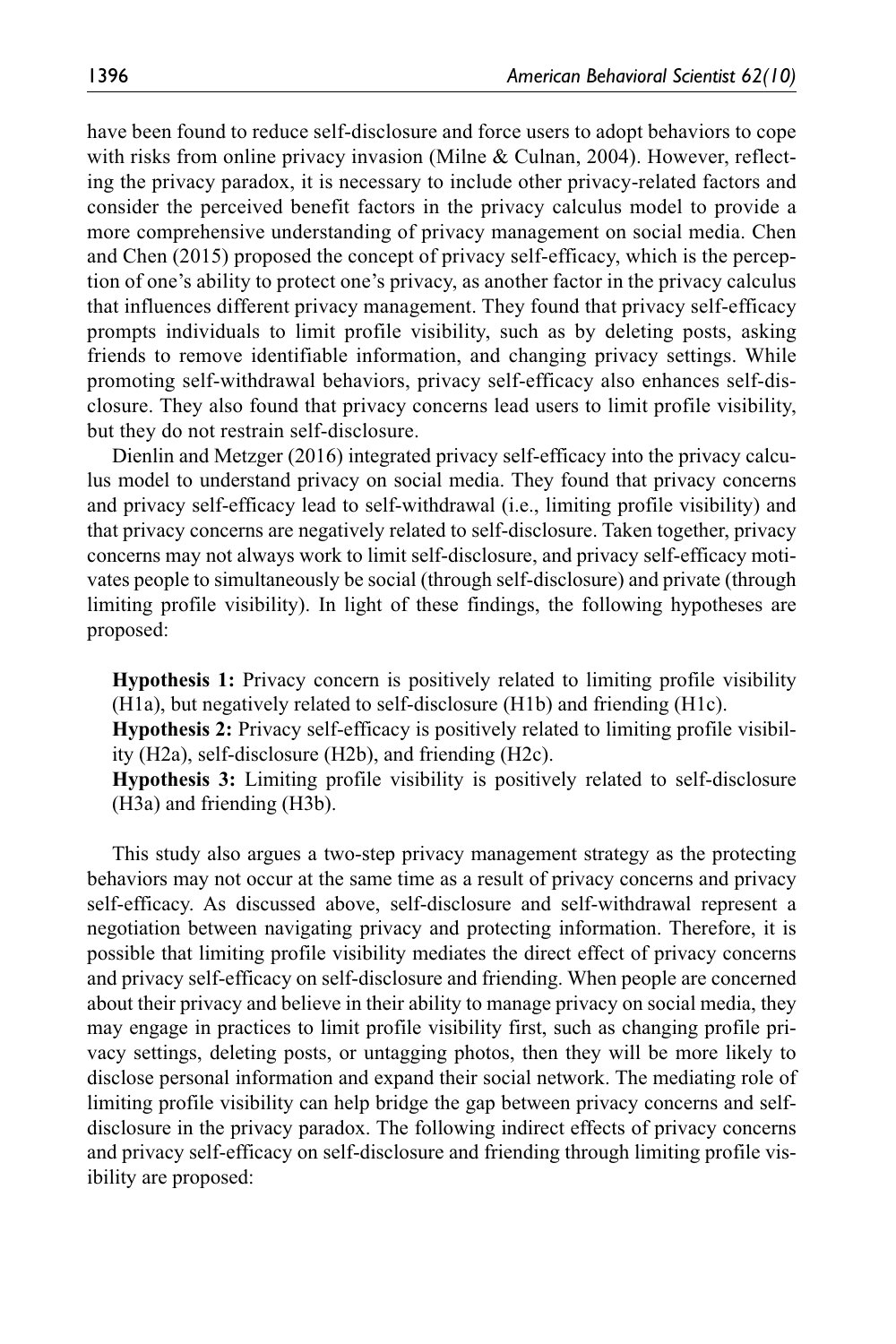**Hypothesis 4:** Limiting profile visibility mediates the direct effect of privacy concerns on self-disclosure (H4a) and friending (H4b).

**Hypothesis 5:** Limiting profile visibility mediates the direct effect of privacy selfefficacy on self-disclosure (H5a) and friending (H5b).

### *Social Capital as an Expected Benefit in the Privacy Calculus Model*

Social capital has received considerable attention in the context of social media due to the many social media features that are explicitly designed to facilitate the formation and maintenance of connections among people (Chen & Li, 2017; Ellison Steinfield, & Lampe, 2007; Ellison, Vitak, et al., 2011). The concept of social capital was originally formulated by sociologists (Bourdieu, 1986; Coleman, 1988) and has been studied in different academic fields such as political science, sociology, economics, and communication (e.g., Adler & Kwon, 2002; Wellman, Hasse, Witte, & Hampton, 2001). Bourdieu (1986) defines social capital as "the aggregate of the actual or potential resources which are linked to possession of a durable network of more or less institutionalized relationships of mutual acquaintance and recognition" (pp. 248-249), while Coleman (1988) highlights the functionality of social capital that helps members of a social network to facilitate certain actions. A number of relevant concepts, including trust, mutual recognition, emotional support, resources, and social networks, have been discussed as core components of social capital in the literature (Adler & Kwon, 2002; Bourdieu, 1986; Coleman, 1988; Lin, 2008; Putnam, 2000; Williams, 2006). Broadly conceived, social capital refers to the accumulated resources embedded in personal relationships within a specific social network that can be accessed or mobilized through ties in the network (Putnam, 2000).

A great deal of research has provided strong empirical support for the positive effect of social media use on social capital benefits (Ellison et al., 2007; Ellison, Steinfield, & Lampe, 2011). However, research to date has not yet incorporated the concept of social capital as the expected benefit in the privacy calculus model to understand the privacy paradox. Studies have found that social capital has a significant relationship with privacy management. For example, people who disclose themselves more on social media gain more social capital (Ellison, Vitak, et al., 2011). Different from considering social capital as an outcome of social media use, Trepte and Reinecke (2013) argue for the role of social capital as an underlying reinforcing mechanism that facilitates self-disclosure on social media. They found a moderating role of social capital in the relationship between social media use and self-disclosure that self-disclosing behaviors are reinforced through social capital within the social media environment. From the standpoint of social capital theory, social capital can serve as the motivation to use and become highly involved in social media. As Putnam (2000) suggests, social capital is a prerequisite for, not a consequence of, effective computermediated communication; accordingly, knowing that one has resources within the network on social media (the preexisting level of social capital) should enhance self-disclosure and friending for stronger relationship maintenance and building.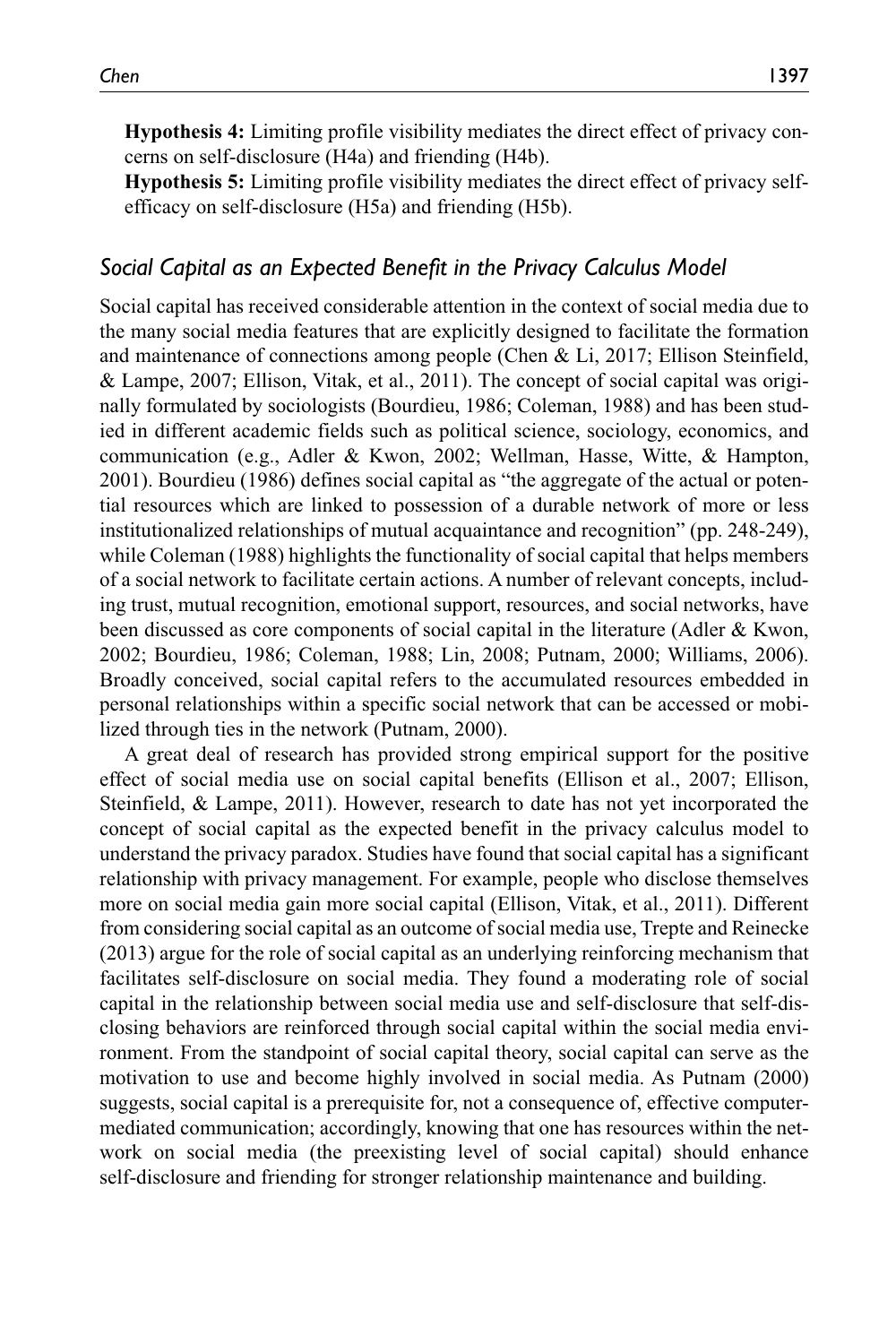Research on the privacy calculus has examined many variables as the expected benefits that promote people to engage in self-disclosing behaviors, such as enjoyment (Krasnova et al., 2012), trust in members and service providers (Krasnova et al., 2012), maintaining and developing relationships (Min & Kim, 2015), and exchanging information (Choi & Bazarova, 2015). However, social capital has not yet been incorporated into the privacy calculus model. Accordingly, this study conceptualizes social capital as a form of expected benefits in the model. As discussed above, expected benefits play a significant role in counteracting the potential risks in the privacy calculus model. When social media users weigh perceived benefits more than the risks to privacy, they would disclose more information. Thus, this study argues that social capital plays a significant role in the privacy calculus model in influencing privacy management strategies. People with high social capital should engage in more selfdisclosure. In addition, when people expect to obtain resources from their social network, they should tend to expand their network through friending behaviors. The following hypothesis is proposed:

**Hypothesis 6:** Social capital is positively related to self-closure (H6a) and friending (H6b).

To what extent social capital would affect limiting profile visibility, however, is less clear. Dienlin and Metzger (2016) argue that self-disclosure and self-withdrawal (i.e., limiting profile visibility) behaviors are related but distinct. High self-disclosure does not entail low withdrawal. People may disclose a lot of their information (high selfdisclosure), but at the same time limit this information to an intended audience (high self-withdrawal). Although they measured expected benefits with different items (i.e., learning new things, making new contacts, and expressing oneself), Dienlin and Metzger (2016) did not find a significant relationship between expected benefits and self-withdrawal behaviors. They argued in accordance with Rogers' (1975, 1983) protection motivation theory that threat appraisal (i.e., privacy concern) is one of the factors determining self-protective behaviors but positive feelings (i.e., expected benefits) are not. Since social capital has not yet been incorporated into the privacy calculus model as an expected benefit and the relationship between expected benefits and selfwithdrawal has not been well-examined, the following research question is proposed:

**Research Question 1:** Is there a relationship between social capital and limiting profile visibility?

In addition to the direct effect of social capital on privacy management strategies, social capital has the potential effect to moderate the direct effect of privacy concerns and privacy self-efficacy and the indirect effect of privacy concerns and privacy selfefficacy through limiting profile visibility on self-disclosure and friending. The following research questions are posed: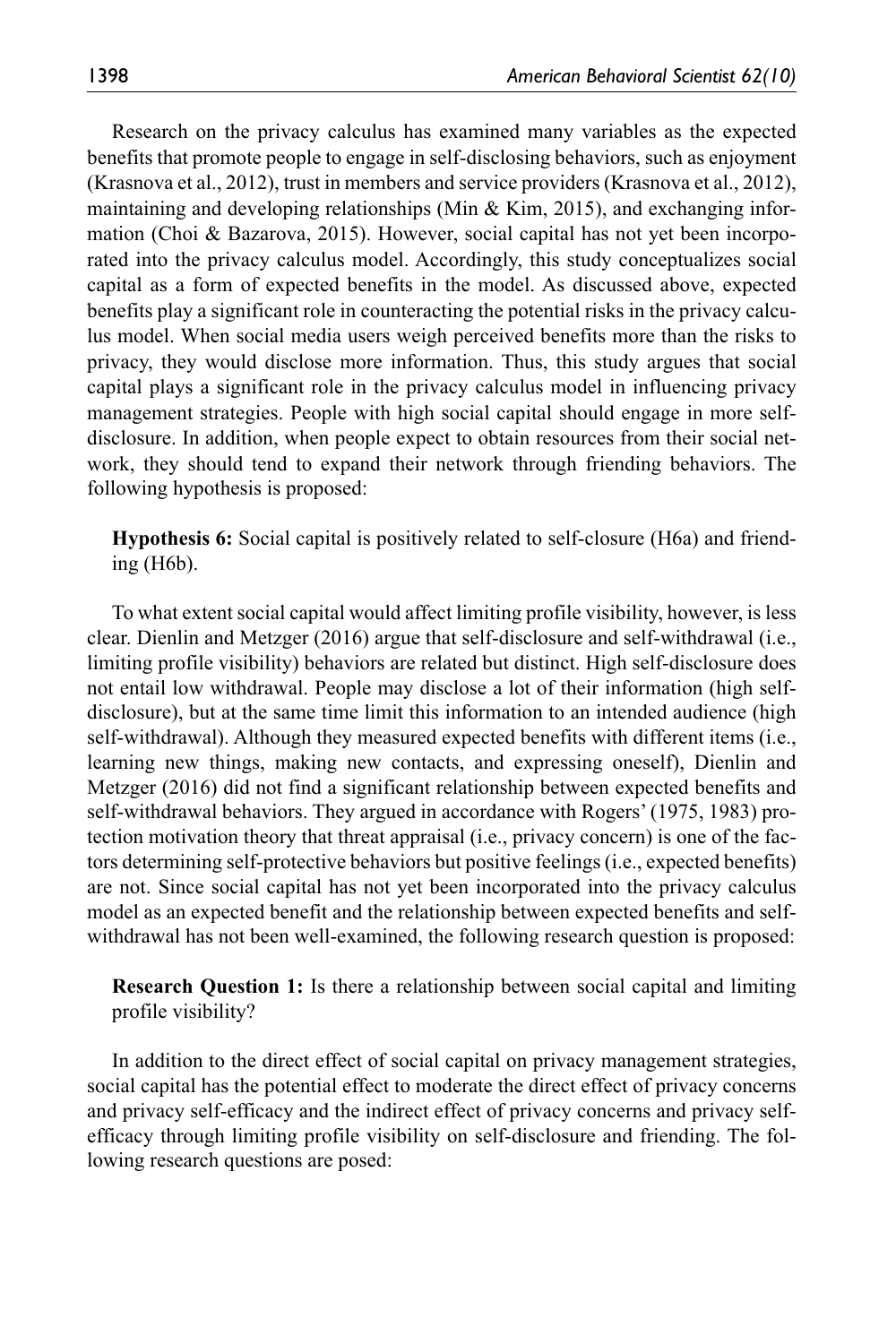

**Figure 1.** The conceptual model of extended privacy calculus. *Note*. The indirect (mediation) effect of privacy concerns and privacy self-efficacy on self-disclosure and friending through limiting profile visibility is contingent on the level of social capital.

**Research Question 2:** To what extent will social capital moderate (a) the direct effects of privacy concerns and (b) the indirect effects of privacy concerns through limiting profile visibility on self-disclosure and friending?

**Research Question 3:** To what extent will social capital moderate (a) the direct effects of privacy self-efficacy and (b) the indirect effects of privacy self-efficacy through limiting profile visibility on self-disclosure and friending?

A conceptual model of the extended privacy calculus is shown in Figure 1.

# **Method**

# *Hong Kong Data and Sample*

The Hong Kong data were drawn from a two-wave panel study conducted by Survey Sampling International, a Web survey panel company. Both waves of the survey were administered online. The first wave was conducted for a week in early September 2016. A stratified quota sampling method was used based on census figures for gender, age, and income to proportionally represent the Hong Kong population. The matched sample using census data helps to provide a more accurate representation of the population (Iyengar & Hahn, 2009). The quota sampling process continued until each subgroup (i.e., age, gender, and income) reached its quota. A total of 1,141 participants completed the survey in the first wave. The second wave of data collection took place in mid-October 2016 and lasted for a week. In the second wave, 813 of the original respondents completed the survey questionnaire, yielding a retention rate of 71.3%.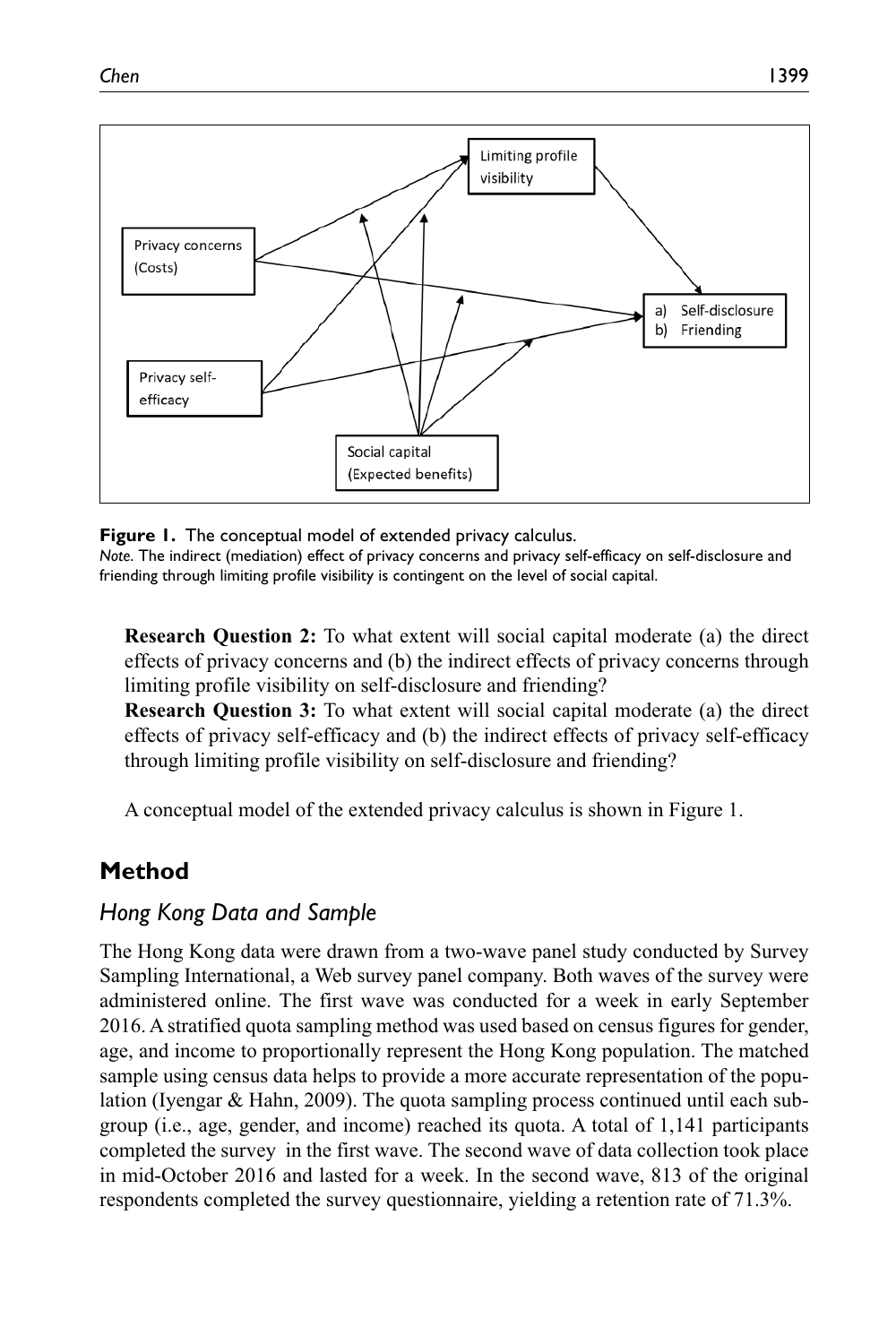## *U.S. Data and Sample*

The U.S. data were drawn from a cross-sectional survey conducted by Qualtrics, a professional survey company in the United States. The survey was administered online. Employing stratified quota sampling, the age, gender, income, and education quotas were specified so that the sample would match the distribution of these demographic variables as reported by the U.S. Census. The survey was conducted in mid-February 2018 and lasted for 3 weeks. A total of 1,131 respondents completed the survey.

## *Measurement*

*Privacy Concerns.* Respondents were asked to indicate the extent to which they are concerned about the following when using their social media from 1 (*not at all concerned*) to 7 (*very concerned*): (a) "The information I submit on social media could be misused," (b) "A person can find private information about me on social media," (c) "Submitting information on social media, because of what others might do with it," and (d) "Submitting information on social media, because it could be used in a way I did not foresee." The scores of the four items were averaged to form an index.

*Privacy Self-Efficacy.* Respondents were asked to indicate on a 7-point scale from 1 (*strongly disagree*) to 7 (*strongly agree*) to what extent they agree with the following statements: (a) "I feel confident dealing with the ways that social media collect and use my personal information," (b) "I feel confident learning skills to protect my privacy on social media," (c) "I feel confident blocking spam or unwanted content on social media," (d) "I feel confident adjusting privacy settings on social media," and (e) "I feel confident managing personal profiles on social media." The five items were averaged to form an index.

*Social Capital.* Respondents were asked to indicate on a 7-point scale from 1 (*strongly disagree*) to 7 (*strongly agree*) the extent to which they agree with eight items adapted from Williams' (2006) index of online bridging and bonding capital. The questions specifically ask the respondents to think of the social media they use. Example items include "When I feel lonely there are several people I can talk to," "If I have severe financial difficulties I know there is someone who can help me," "Interacting with people makes me curious about things and places outside of my daily life," and "I am willing to spend time to support general community activities." The scores of the eight items were averaged to form an index of social capital.

*Self-Disclosure.* Respondents were asked to indicate the extent to which they agree with the following statements related to social media on a 7-point scale from 1 (*strongly disagree*) to 7 (*strongly agree*). The measure includes narrative and identity-related self-disclosure about thoughts and ideas: "I like to share my personal feelings," "When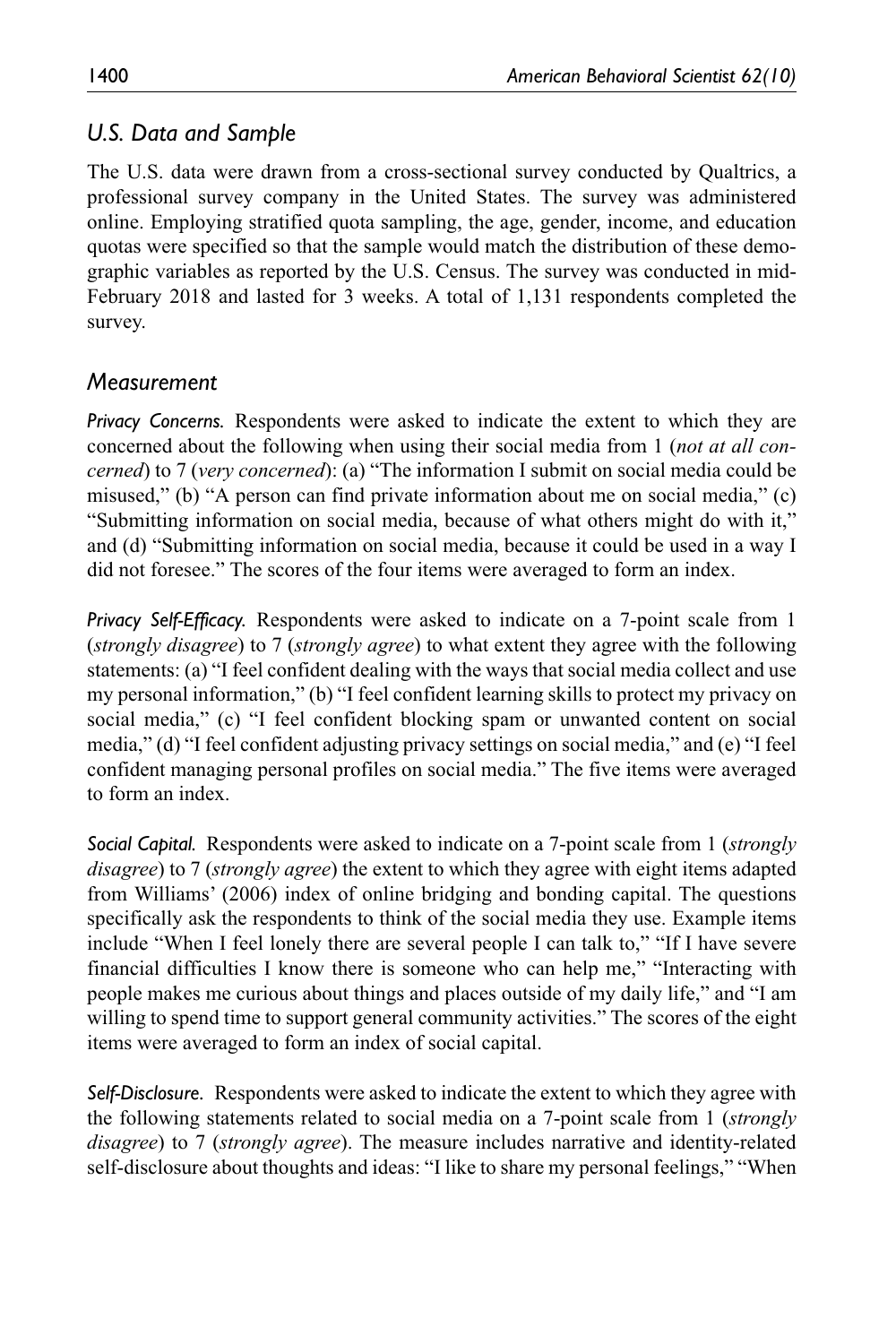I have something to say, I like to share it on social media," "I always find time to keep my profile up-to-date," "I keep my friends updated about what is going on in my life," and "I often geotag my location" (Taddicken, 2014). The scores of the five items were averaged to form an index of self-disclosure.

*Limiting Profile Visibility.* Respondents in the United States were asked about their frequency from *never* to *often* of the following activities: (a) deleting something you posted on social media, (b) editing something you posted on social media, (c) avoiding commenting on or liking other people's posts or pictures, (d) asking someone to remove something that was posted about or related to you on social media, (e) asking someone to untag you from a post, (f) giving inaccurate or misleading information about yourself on social media, and (g) creating different/additional profiles on social media (Birnholtz et al., 2017; Madden, 2012; Young & Quan-Haase, 2013). The first five items were also asked in the Hong Kong survey (with Item 1 and Item 2 combined). The scores were averaged to form an index of limiting profile visibility.

*Friending.* Following previous literature on social media (Frampton & Child, 2013), items were adapted to measure friending behaviors on social media. Respondents were asked from *never* to *often* how often they (a) send friend requests to people they know, (b) send friend requests to people they do not know in person, (c) accept friend requests from people they know, and (d) accept friend requests from people they do not know in person. The four items were averaged to form an index of friending behavior.

*Control Variables.* A host of variables are controlled in the analysis, including demographics and news media use. Four demographic control variables were included in the models: gender (Hong Kong: Male  $=$  47%; United States: 44.6%), age (Hong Kong:  $M = 5.58$ ,  $SD = 2.36$ ,  $Mdn = 40-44$  years old; United States:  $M = 4.59$ ,  $SD =$ 1.62, *Mdn* = 45-54 years old), level of education (Hong Kong: *M* = 5.99, *SD* = 1.59, *Mdn* = college degree or professional certificate; United States:  $M = 3.62$ ,  $SD = 1.44$ , *Mdn* = college degree), and household income (Hong Kong:  $M = 7.26$ ,  $SD = 2.47$ , *Mdn* = HK\$30,000 to HK\$39,999 per month; United States: *M* = 3.46, *SD* = 1.71, *Mdn* = US\$50,000 to less than US\$75,000 per year). For media use, Hong Kong respondents were asked to rate on a 7-point scale (1 = *never* to 7 = *every day*) how often they used the following media to get news and information about current events: television, radio, online newspaper, print newspaper, magazine, mobile phone, desktop, tablet, and social media ( $\alpha = .76$ ,  $M = 4.86$ ,  $SD = 1.08$ ). U.S. respondents were asked to rate their frequency of use on a 6-point scale  $(1 = never to 6 = every day)$  for the following media: national network news, radio news programs, political talk shows, national newspaper online, national newspaper in print, local news on television, local newspapers online, and local newspaper in print ( $\alpha = .79$ ,  $M = 2.65$ ,  $SD =$ 1.02). Table 1 shows the correlations between the main variables and their descriptive statistics.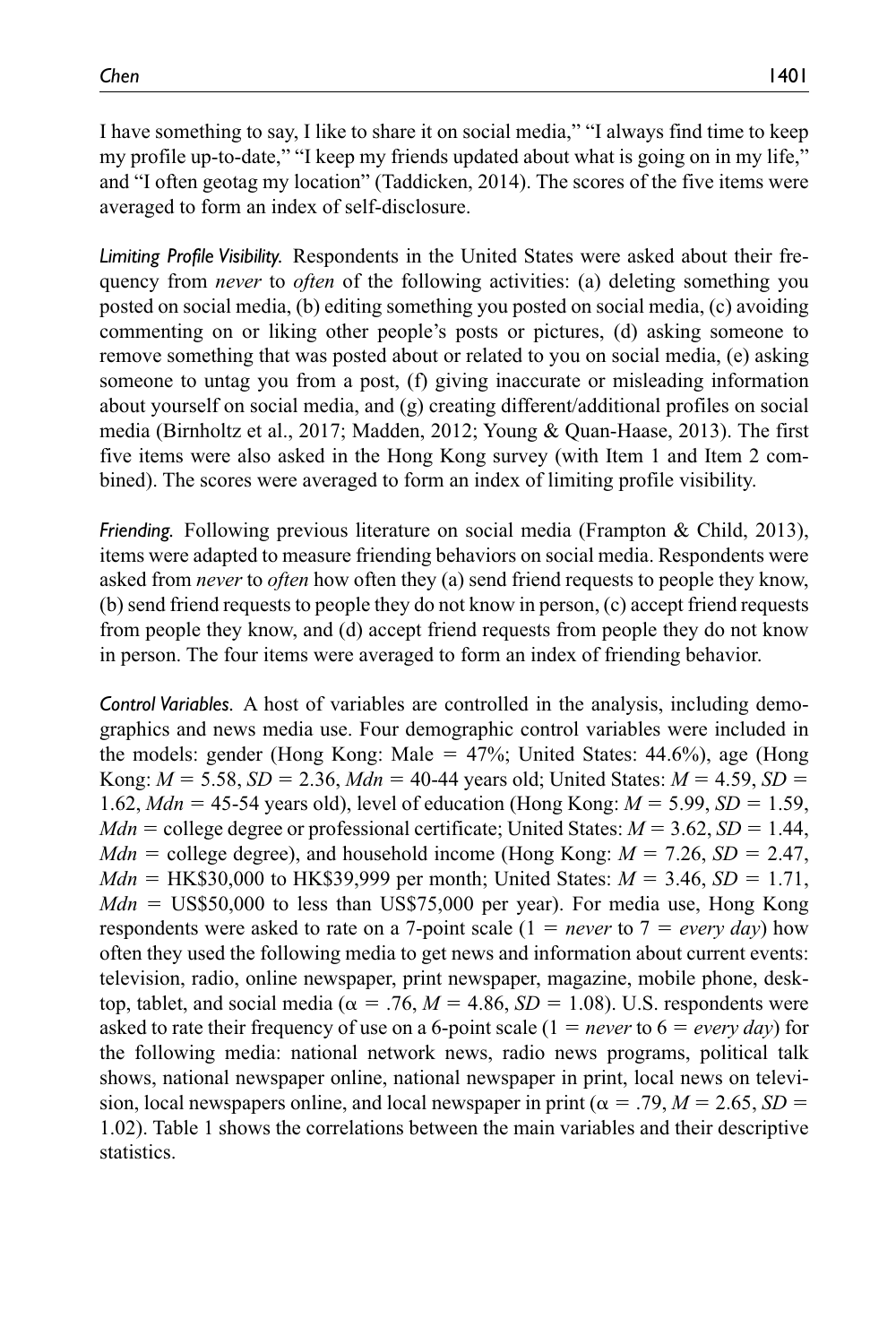| <b>CONSIDERED A CONSIDERED A SUBSTRATED IN A SUBSTRATED TO A SUBSTRATED TO A SUBSTRATED TO A SUBSTRATED A</b> |                                                                            |                                                |                                                                                 |                          |                          |                          |                |                            |                                                                                                                 |                     |
|---------------------------------------------------------------------------------------------------------------|----------------------------------------------------------------------------|------------------------------------------------|---------------------------------------------------------------------------------|--------------------------|--------------------------|--------------------------|----------------|----------------------------|-----------------------------------------------------------------------------------------------------------------|---------------------|
|                                                                                                               |                                                                            | $\sim$                                         |                                                                                 | 4                        | ŋ                        | $\bullet$                | Range          | ξ                          | S                                                                                                               | đ                   |
| Hong Kong                                                                                                     |                                                                            |                                                |                                                                                 |                          |                          |                          |                |                            |                                                                                                                 |                     |
| I. Privacy concerns (VVI                                                                                      |                                                                            |                                                | $\bigg $                                                                        |                          | $\overline{\phantom{a}}$ | $\overline{\phantom{a}}$ |                |                            | $\frac{1}{2}$                                                                                                   | 8                   |
| 2. Privacy efficacy (W1)                                                                                      |                                                                            | $\vert -$                                      | $\bigg  \hspace{0.1 cm}$                                                        |                          |                          | $\overline{\phantom{a}}$ |                | $\frac{21}{4.05}$          | 1.23                                                                                                            |                     |
| 3. Social capital (WI)                                                                                        |                                                                            |                                                |                                                                                 |                          | $\overline{\phantom{a}}$ | I                        | Σ              |                            |                                                                                                                 |                     |
| 4. Self-disclosure (VV2)                                                                                      |                                                                            |                                                |                                                                                 | $\ $ –                   | $\overline{\mathbb{F}}$  | I                        | こ              | $4.81$<br>$3.34$<br>$2.37$ | 0.57<br>0.57<br>0.57                                                                                            | 87888               |
| 5. Self-withdrawal (W2)                                                                                       |                                                                            |                                                |                                                                                 | $.350***$<br>$.287***$   |                          |                          | $\overline{1}$ |                            |                                                                                                                 |                     |
| 6. Friending (W2)                                                                                             | - 103 <sup>⊯⊭</sup><br>- 157 <sup>⊯⊯</sup><br>- 151 <sup>⊯⊯</sup><br>- 055 |                                                |                                                                                 |                          | $.281***$                |                          | 7              |                            |                                                                                                                 |                     |
| <b>United States</b>                                                                                          |                                                                            |                                                |                                                                                 |                          |                          |                          |                |                            |                                                                                                                 |                     |
| I. Privacy concerns                                                                                           |                                                                            |                                                | $\overline{\phantom{a}}$                                                        | $\overline{\phantom{a}}$ | $\bigg $                 | I                        |                |                            |                                                                                                                 |                     |
| 2. Privacy efficacy                                                                                           |                                                                            | $\overline{1}$                                 |                                                                                 | $\overline{\phantom{a}}$ | $\bigg $                 | $\bigg $                 | こ              |                            |                                                                                                                 |                     |
| 3. Social capital                                                                                             |                                                                            | $320***$<br>$-402***$<br>$-390***$<br>$-40***$ | $ \frac{1}{35}$<br>$ \frac{2}{35}$<br>$ \frac{2}{35}$<br>$ \frac{2}{35}$<br>$-$ |                          | $\bigg $                 | I                        | J-             |                            | $\frac{1}{2}$ $\frac{1}{3}$ $\frac{1}{2}$ $\frac{1}{4}$ $\frac{1}{5}$ $\frac{2}{5}$ $\frac{2}{5}$ $\frac{2}{5}$ | <b>st mind mind</b> |
| 4. Self-disclosure                                                                                            |                                                                            |                                                |                                                                                 | $\ $ –                   | $\bigg $                 | I                        | こ              |                            |                                                                                                                 |                     |
| 5. Self-withdrawa                                                                                             |                                                                            |                                                |                                                                                 | $.166***$<br>351***      | $\overline{a}$           | I                        | $\frac{1}{2}$  |                            |                                                                                                                 |                     |
| 6. Friending                                                                                                  |                                                                            |                                                |                                                                                 |                          | $.334***$                |                          | <u>ب</u>       |                            |                                                                                                                 |                     |
|                                                                                                               |                                                                            |                                                |                                                                                 |                          |                          |                          |                |                            |                                                                                                                 |                     |

Table L. Correlation Between the Main Variables and Their Descriptive Statistics **Table 1.** Correlation Between the Main Variables and Their Descriptive Statistics.

Note. WI = Wave I; W2 = Wave 2.<br>\*p < .05. \*\*p < .01. \*\*\*p < .001. *Note*. W1 = Wave 1; W2 = Wave 2. \**p* < .05. \*\**p* < .01. \*\*\**p* < .001.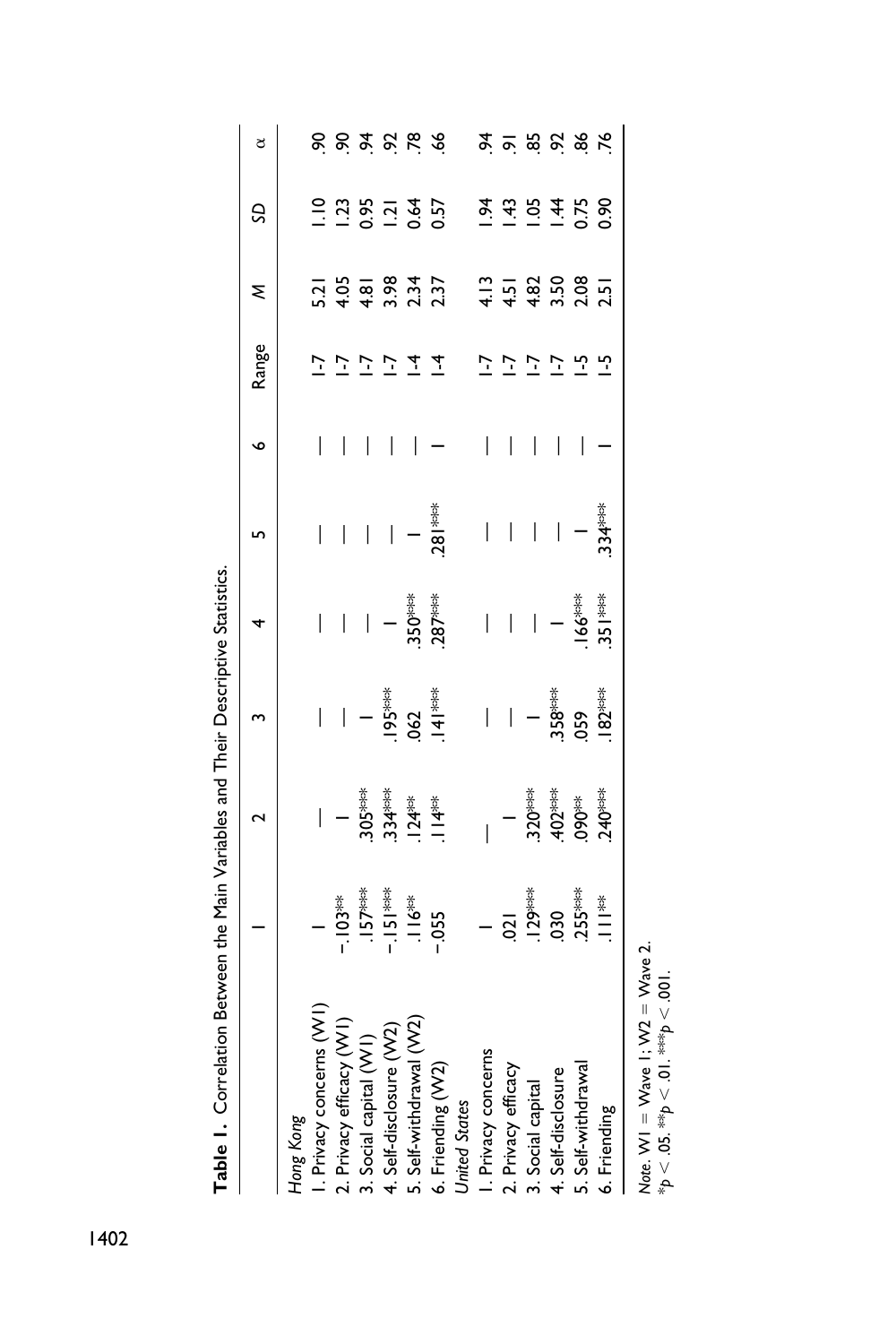### *Statistical Analysis*

A series of ordinary least squares hierarchical regression models was used to test the direct effects. The first regression equation (Model 1) focuses on predicting limiting profile visibility with privacy concerns (Hypothesis 1a), privacy self-efficacy (Hypothesis 2a), and social capital (Research Question 1). The control variables were entered in Block 1, and the key independent variables were entered in Block 2. The second regression equation (Model 2) focuses on predicting self-disclosure (Hypothesis 1b, Hypothesis 2b, Hypothesis 3a, and Hypothesis 6a), and the third (Model 3) is about predicting friending behaviors (Hypothesis 1c, Hypothesis 2c, Hypothesis 3b, and Hypothesis 6b). In Model 2 and Model 3, variables from Block 1 to Block 2 are identical to those in Model 1. The variable of limiting profile visibility was entered in Block 3, which can detect not only the direct effect of limiting profile visibility on self-disclosure and friending but also the potential mediating role of limiting profile visibility in influencing the direct effect of privacy concerns and privacy self-efficacy on self-disclosure and friending. The indirect and the conditional indirect effects were then examined with Hayes' (2018) PROCESS macro with 10,000 bias-corrected bootstrap samples and 95% confidence interval (CI). Statistical significance  $(p < .05)$  is achieved when lower bound (LL) and upper bound (UL) CI do not include zero. The Model 4 template in the PROCESS macro was employed to examine the mediation relationships (Hypothesis 4 and Hypothesis 5), and the Model 8 template was used to examine the conditional indirect effect (Research Questions 2 and 3). All hypotheses and research questions were examined with Hong Kong and U.S. data. As the Hong Kong data are from a two-wave panel, the control variables, privacy concerns, privacy self-efficacy, and social capital are from Wave 1. The measures of limiting profile visibility, self-disclosure and friending are from Wave 2.

# **Results**

Hypothesis 1 asks whether privacy concerns would affect limiting profile visibility, self-disclosure, and friending. Results from Table 2 show that, in Hong Kong, privacy concerns are positively related to limiting profile visibility (Hypothesis 1a:  $B = .069$ , standard error  $[SE] = .019$ ,  $p < .001$ ), but negatively related to self-disclosure (Hypothesis 1b:  $B = -0.149$ ,  $SE = 0.036$ ,  $p < 0.001$ ). Privacy concerns are not significantly related to friending behaviors. In the United States, privacy concerns are also positively related to limiting profile visibility (Hypothesis 1a: Β = .092, *SE* = .011,  $p < .001$ ), but they are not significantly related to self-disclosure. Interestingly, the direction between privacy concerns and friending is opposite to the proposed hypothesis. Instead of limiting network expanding, privacy concerns promote friending behaviors in the United States (Hypothesis 1c: Β = .040, *SE* = .013, *p* < .01). The following mediating analysis on the indirect effect of privacy concerns on friending through limiting profile visibility will help explain this opposite direction of the relationship.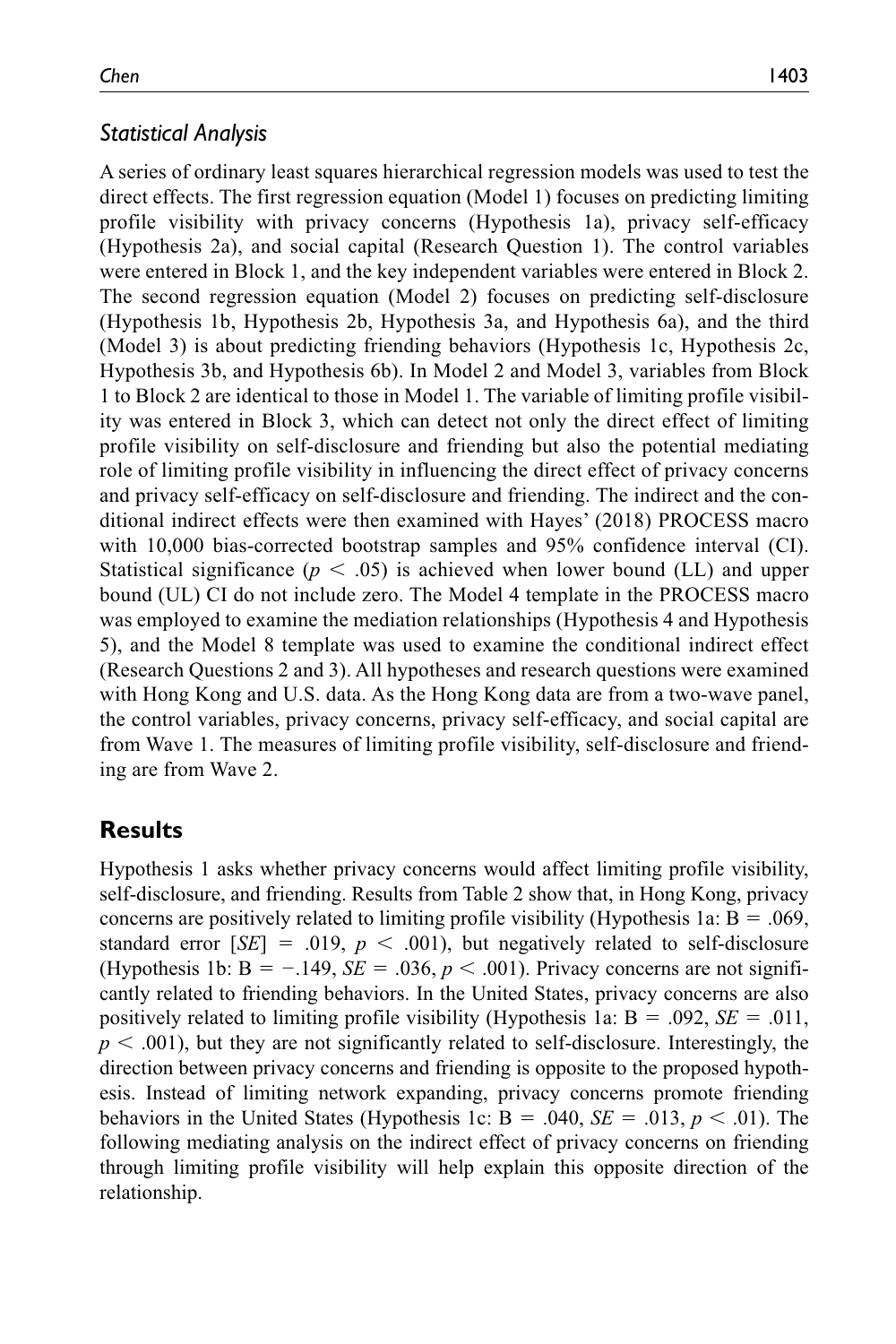| Self-Disclosure, and Friending and the Effect of Limiting Profile Visibility on Self-Disclosure and Friending.                                                |                                      |                   |                          |                            |                    |                                      |
|---------------------------------------------------------------------------------------------------------------------------------------------------------------|--------------------------------------|-------------------|--------------------------|----------------------------|--------------------|--------------------------------------|
|                                                                                                                                                               | Model 1: Limiting profile visibility |                   | Model 2: Self-disclosure |                            | Model 3: Friending |                                      |
|                                                                                                                                                               | Hong Kong                            | United States     | Hong Kong                | <b>United States</b>       | Hong Kong          | <b>United States</b>                 |
| <b>Block 1: Control variables</b>                                                                                                                             |                                      |                   |                          |                            |                    |                                      |
| Male                                                                                                                                                          | 071 (.042)                           | 005 (.046)        | $(0.083)$ ***            | $(0.089)$ **               | $(0.039)$ ***      | $.122(.054)$ *                       |
| Age                                                                                                                                                           | $-0.059$ (0.01)                      | - $.152(016)$ *** | $-135$ (.020)***         | $-152$ (.029)***           | $(000)$ 556.       | *** (610') 811 -                     |
| Education                                                                                                                                                     | $-0.003$ (.016)                      | $(016)$ $(25)$    | $-0.029(0.031)$          | $-0.028(0.030)$            | $-0.003(0.015)$    | $(01)$ $(01)$                        |
| Income                                                                                                                                                        | $-0.010(-$                           | $-0.020(0.14)$    | $(010)$ (27 $(0.01)$     | $-0.065$ $(0.025)$ *       | $-0.07(009)$       | $-0.022(016)$                        |
| News media use                                                                                                                                                | $.126(.021)$ ***                     | $.162(.022)$ ***  | $(0.042)$ ***            | (0.360)(0.041)             | $0.085$ (.020) *** | $\frac{1}{2}$ (10.026) $\frac{1}{2}$ |
| $\Delta R^2$ (%)                                                                                                                                              | 8.9**                                | 7.9***            | $14.2***$                | $22.4***$                  | **<br>10.1         | $20.6***$                            |
| Block <sub>2</sub>                                                                                                                                            |                                      |                   |                          |                            |                    |                                      |
| Privacy concerns                                                                                                                                              | $0.0191$ $(0.191)$                   | $092(011)^*$      | $-149(036)^{***}$        | $-0.06(0.19)$              | $(810.)$ +20.      | 040 (.013)**                         |
| Privacy self-efficacy                                                                                                                                         | (0.010, 0.070)                       | $0.044(017)*$     | $(0.036)$ ***            | (0.107, 0.029)             | $032(018)$ *       | $.124(020)$ ***                      |
| Social capital                                                                                                                                                | (000)(025)                           | (000)(023)        | $172 (047)$ ***          | $(0.39)$ ***               | $(160)$ $(024)$    | $.085(.027)$ <sup>**</sup>           |
| $\Delta R^2$ (%)                                                                                                                                              | 2.9***                               | 5.9***            | $12.0***$                | !<br>7.I**                 | $2.7***$           | $6.2***$                             |
| Block 3                                                                                                                                                       |                                      |                   |                          |                            |                    |                                      |
| Limiting profile visibility                                                                                                                                   |                                      |                   | $.657(063)$ ***          | $248(.054)$ <sup>***</sup> | $.264 (033)$ ***   | $.363(036)$ <sup>***</sup>           |
| $\Delta$ R <sup>2</sup> (%)                                                                                                                                   |                                      |                   | $9.3***$                 | l.3**                      | $6.9***$           | 7.0***                               |
| Total $R^2$ $(%)$                                                                                                                                             | i 8***                               | $23.8***$         | $35.5***$                | 40.2***                    | $19.7***$          | $33.8***$                            |
| Nate: Cell entries are ordinary least squares unstandardized coefficients (B) in each block. Standard errors are reported in the parenthesis. The measurement |                                      |                   |                          |                            |                    |                                      |

Table 2. Regression Models Testing the Effects of Privacy Concerns, Privacy Self-Efficacy, and Social Capital on Limiting Profile Visibility, **Table 2.** Regression Models Testing the Effects of Privacy Concerns, Privacy Self-Efficacy, and Social Capital on Limiting Profile Visibility, *Note*: Cell entries are ordinary least squares unstandardized coefficients (B) in each block. Standard errors are reported in the parenthesis. The measurement Note: Cell entries are ordinary least squares unstandardzed coemcients (B) in each block. Standard ei<br>for limiting profile visibility, self-disclosure and friending in the Hong Kong study came from Wave 2.<br>\*p < .05. \*\*p < for limiting profile visibility, self-disclosure and friending in the Hong Kong study came from Wave 2. \**p* < .05. \*\**p* < .01. \*\*\**p* < .001.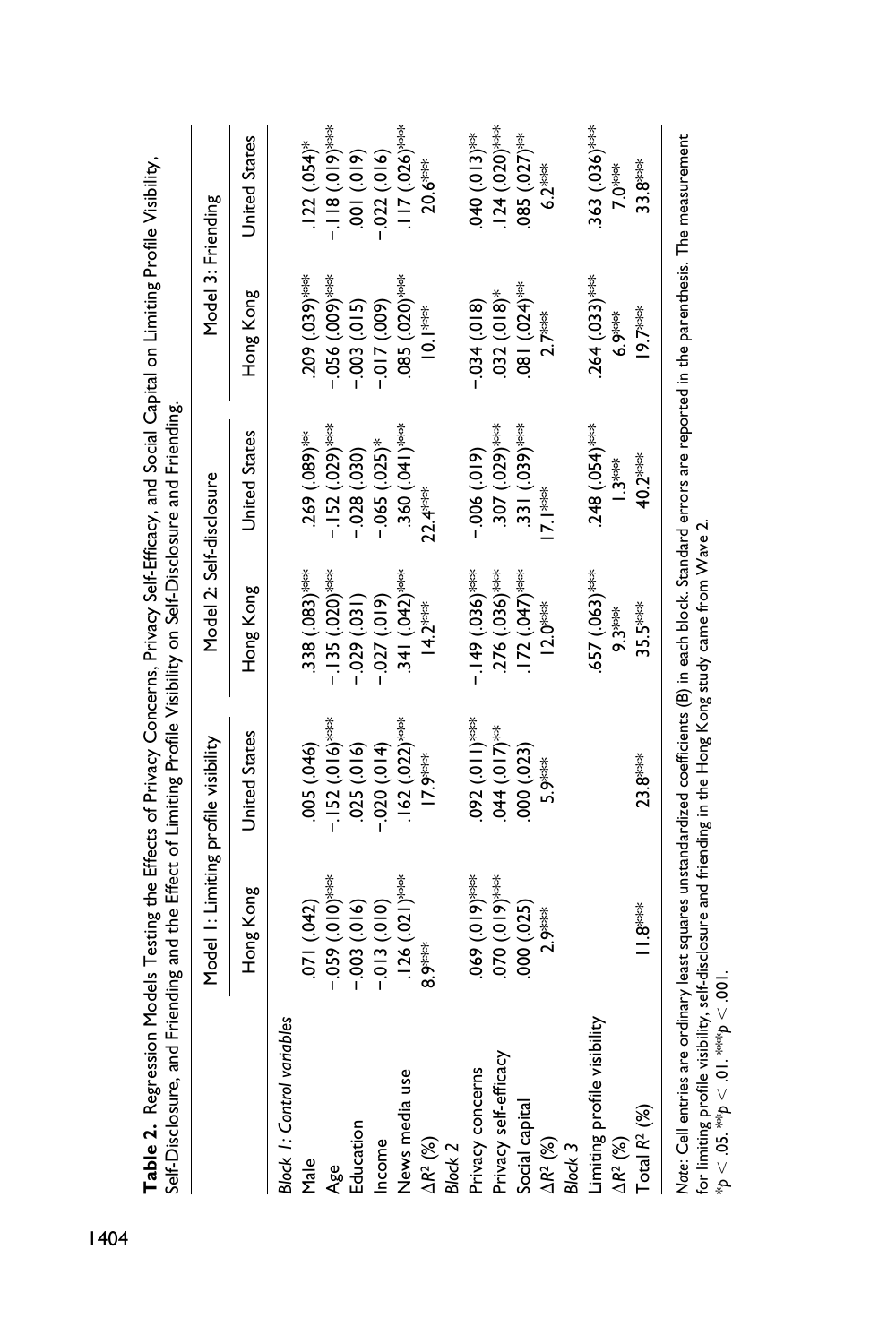Hypothesis 2 predicts a positive influence of privacy self-efficacy on three different strategies in privacy management. Table 2 shows that privacy self-efficacy has a positive relationship with limiting profile visibility (Hypothesis 2a: Β = .070, *SE* = .019, *p* < .001), self-disclosure (Hypothesis 2b: Β = .276, *SE* = .036, *p* < .001), and friending (Hypothesis 2c:  $B = .032$ ,  $SE = .018$ ,  $p < .05$ ) in Hong Kong. Similar results were also found in the United States that privacy self-efficacy is positively related to limiting profile visibility (Hypothesis 2a:  $B = .044$ ,  $SE = .017$ ,  $p < .01$ ), self-disclosure (Hypothesis 2b:  $B = .307$ ,  $SE = .029$ ,  $p < .001$ ), and friending (Hypothesis 2c:  $B =$  $.124, SE = .020, p < .001$ .

Hypothesis 3 proposes a positive effect of limiting profile visibility on selfdisclosure and friending. The hypothesis was supported in both Hong Kong and the United States that limiting profile visibility is positively related to self-disclosure (Hong Kong: Β = .657, *SE* = .063, *p* < .001; United States: Β = .248, *SE* = .054, *p* < .001) and friending (Hong Kong: Β = .264, *SE* = .033, *p* < .001; United States:  $B = .363, SE = .036, p < .001$ .

Results from the mediation analysis further demonstrate the indirect effect of privacy concerns on self-disclosure and friending through limiting profile visibility as proposed in Hypothesis 4a and Hypothesis 4b. The findings from PROCESS macro Model 4 show that limiting profile visibility significantly mediates the relationship between privacy concerns and self-disclosure in both places (Hong Kong:  $B = .045$ , *SE* = .015, 95% CI [.018, .076]; United States: B = .023, *SE* = .007, 95% CI [.011, .037]. Limiting profile visibility also mediates the relationship between privacy concerns and friending (Hong Kong: Β = .018, *SE* = .006, 95% CI [.006, .031]; United States:  $B = .034$ ,  $SE = .006$ ,  $95\%$  CI [.023, .045]. It is worth noting that the significant relationship between privacy concerns and friending in the United States becomes insignificant after adding limiting profile visibility as the mediator ( $B = .006$ ,  $SE =$ .013, 95% CI [−.020, .032].1 This shows the significant role and unique effect of limiting profile visibility in fully mediating the direct effect of privacy concerns on friending, and explains why the results from regression analysis show a positive rather than a negative relationship between privacy concerns and friending. Similar to privacy concerns, privacy self-efficacy indirectly influences self-disclosure through limiting profile visibility (Hypothesis 5a; Hong Kong: Β = .046, *SE* = .014, 95% CI [.020, .075]; United States: Β = .011, *SE* = .005, 95% CI [.002, .023]. It also has an indirect effect on friending through limiting profile visibility (Hypothesis 5b; Hong Kong: Β = .018, *SE* = .006, 95% CI [.008, .03]; United States: Β = .016, *SE* = .006, 95% CI [.004, .029]. The mediation analysis highlights the significant role of limiting profile visibility in redirecting the negative effect (Hong Kong) or no effect (United States) of privacy concerns on self-disclosure to a positive effect by mediating the indirect effect. Moreover, privacy self-efficacy can enhance self-disclosure and friending behavior directly or indirectly through limiting profile visibility.

Regarding the effects of social capital proposed in Hypothesis 6 and Research Question 1, results from the regression analysis in Table 2 suggest that social capital is not significantly related to limiting profile visibility in both places; however, it is significantly related to self-disclosure (Hong Kong:  $B = .172$ ,  $SE = .047$ ,  $p < .001$ ; United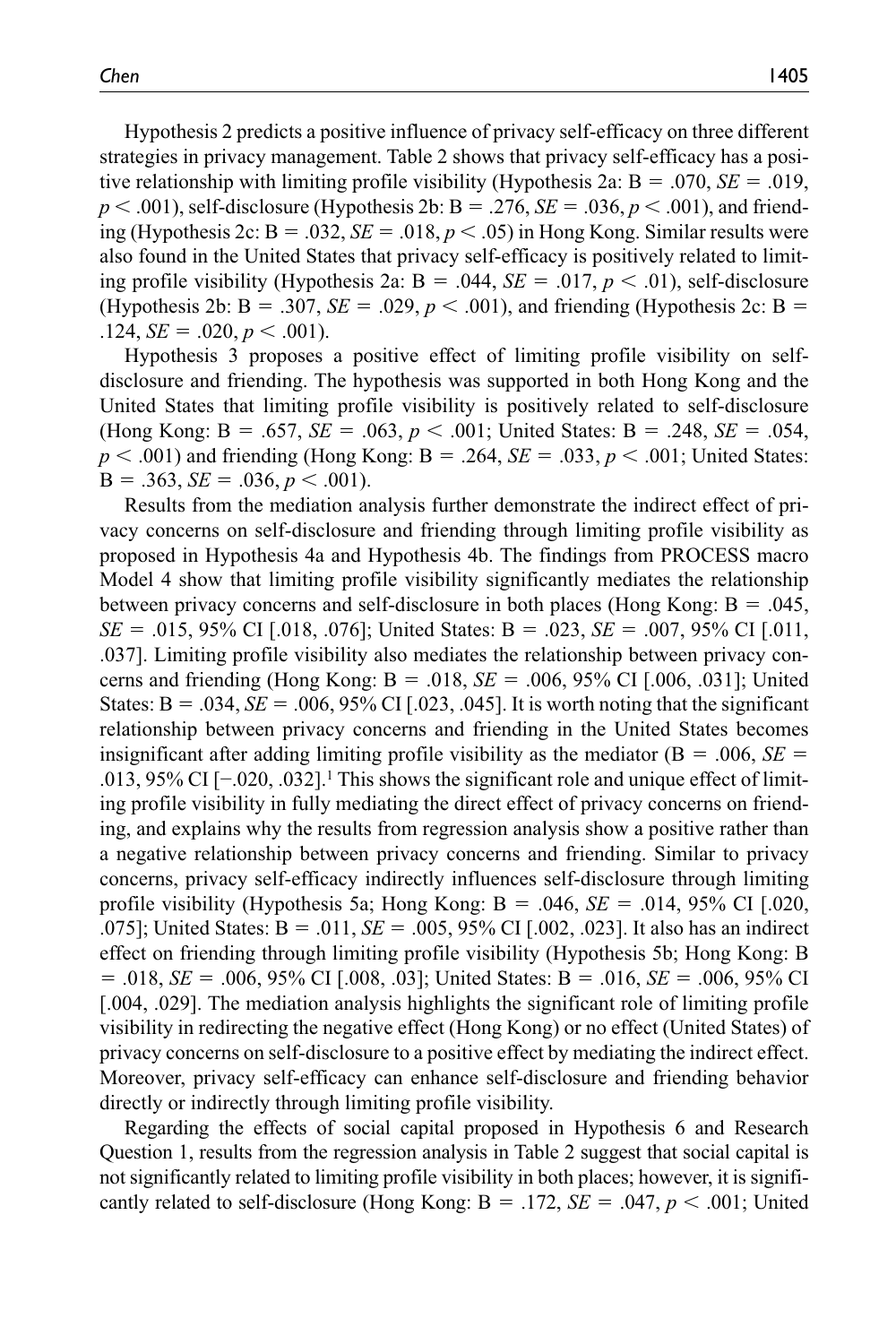

**Figure 2.** The interactive relationship between privacy concerns and social capital on selfdisclosure (Hong Kong).

States:  $B = .331$ ,  $SE = .039$ ,  $p < .001$ ) and friending behaviors (Hong Kong:  $B = .081$ , *SE* = .024, *p* < .01; United States: B = .085, *SE* = .027, *p* < .01) in both places.

Research Question 2 proposed a moderated mediation model that social capital will moderate the direct effect and indirect effect of privacy concerns on self-disclosure and friending. Results show that, in Hong Kong, social capital moderates the direct effect of privacy concerns on self-disclosure ( $B = .076$ ,  $SE = .030$ ,  $p < .05$ ), but not the indirect effect. The interaction effect is plotted in Figure 2. Regarding friending as the outcome, there was no conditional direct and indirect effect found in Hong Kong. There was also no conditional direct and indirect effect of privacy concerns on both self-disclosure and friending in the United States.

Research Question 3 examines the same moderated mediation model with privacy self-efficacy as the independent variable. In Hong Kong, results show that social capital moderates the direct effect of privacy self-efficacy on self-disclosure (Β = .113, *SE*  $= .030, p < .001$ ; Figure 3). In addition, social capital moderates the indirect effect of privacy self-efficacy through limiting profile visibility (Β = .054, *SE* = .017, *p* < .001; Figure 4) on self-disclosure (index of moderated mediation: Β = .034, *SE* = .013, 95% CI [.007, .058] and friending (index of moderated mediation: Β = .014, *SE*  $= .005, 95\%$  CI [.003, .024]. In the United States, the moderated mediation analysis only shows a conditional direct effect of privacy self-efficacy on self-disclosure moderated by social capital ( $B = .045$ ,  $SE = .015$ ,  $p < .01$ ) and the pattern of the interactive relationship is similar to the one found in Hong Kong. However, the analysis does not find other conditional direct and indirect effects in the United States.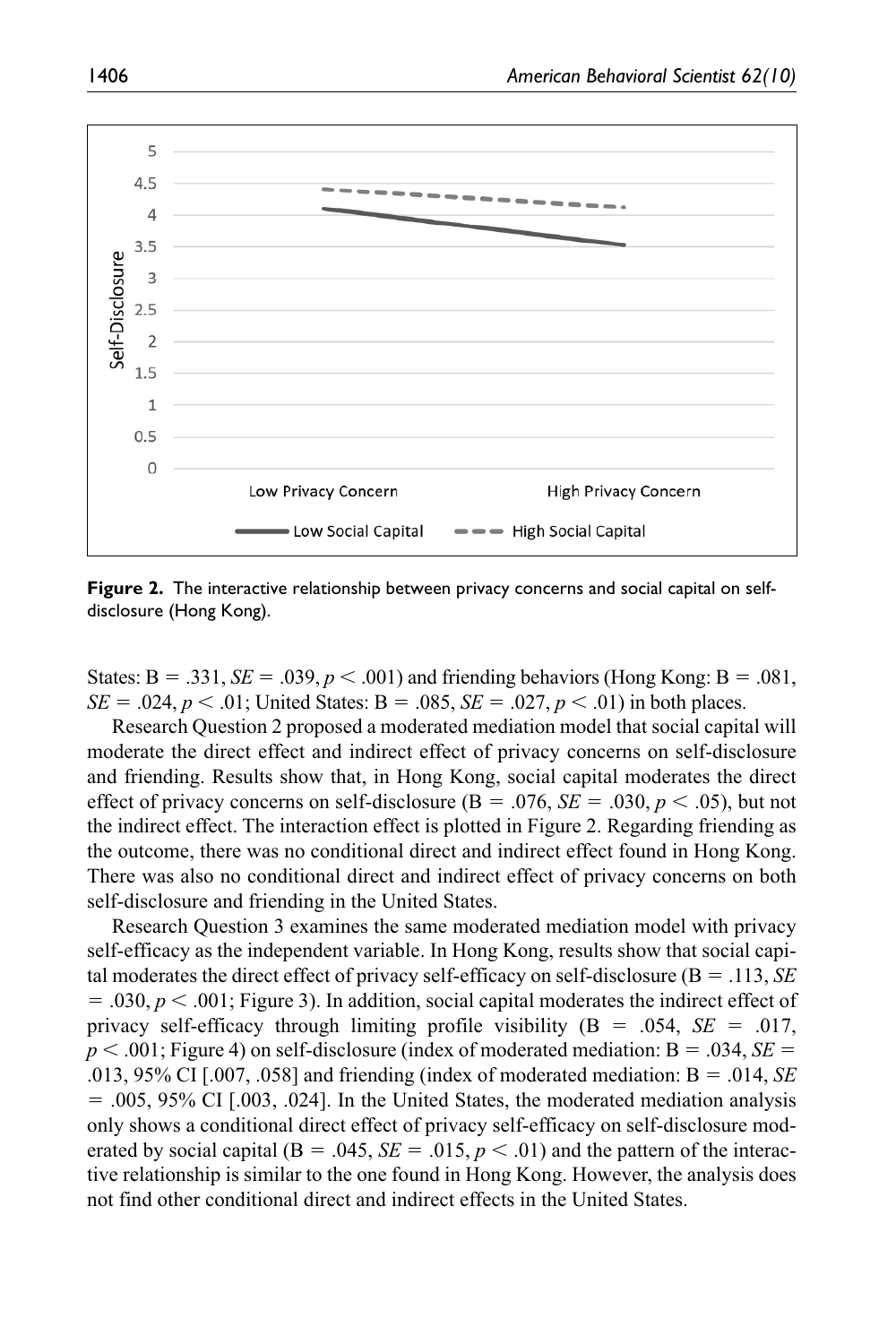



**Figure 3.** The interactive relationship between privacy self-efficacy and social capital on selfdisclosure (Hong Kong).



**Figure 4.** The interactive relationship between privacy self-efficacy and social capital on limiting profile visibility (Hong Kong).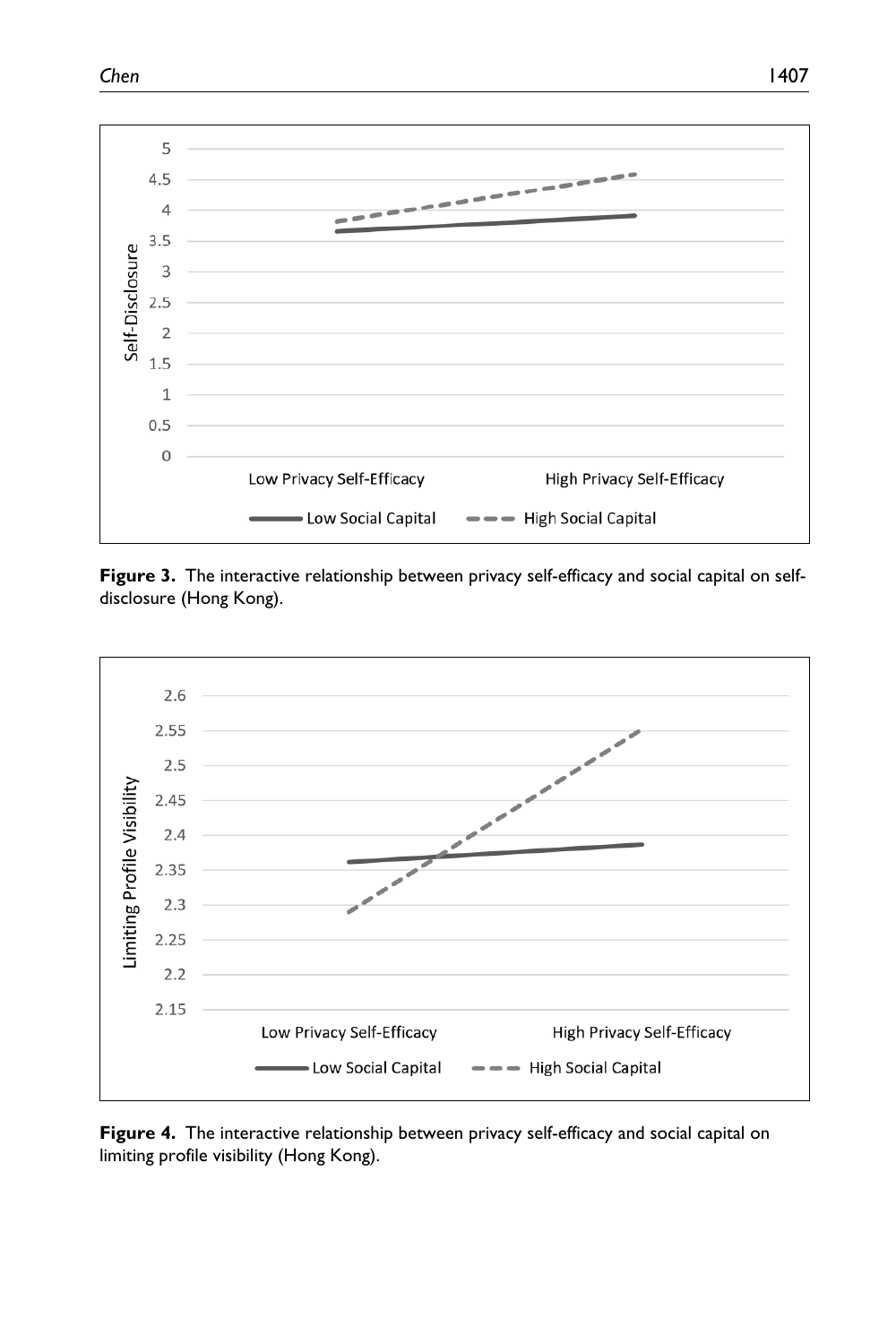### **Discussion**

Privacy has been a much-studied topic in social media research. In particular, scholars have strived to understand the privacy paradox—why people are concerned about their privacy on social media but are still willing to engage in disclosing a large amount of sensitive personal data (e.g., Barnes, 2006; Taddicken, 2014; Young & Quan-Haase, 2013). This study revisits the privacy paradox and aims to bridge the gap between privacy concerns and self-disclosure in the literature by proposing two other factors (i.e., privacy self-efficacy and social capital) that influence privacy management strategies (i.e., limiting profile visibility, self-disclosure, and friending. The study also argues a two-step process in managing privacy on social media. More specifically, although social media users disclose their information or friend others, this does not indicate that they do not take action to protect their privacy. When the users have high privacy concerns and privacy self-efficacy, they will first limit their profile visibility to manage to what extent the content they share will be visible to others, which in turn will enhance their self-disclosure and lead them to expand their network. Findings from the current study help explicate the complicated relationship between privacy concerns and privacy practices in the privacy paradox and demonstrate that more self-withdrawal behaviors (i.e., limiting profile visibility) do not necessitate less self-disclosure. They compensate for each other to form a better strategy for privacy management.

Findings from this study show that privacy concerns promote limiting profile visibility in both Hong Kong and the United States. Although privacy concerns discourage self-disclosure in Hong Kong but not in the United States, they have an indirect effect on selfdisclosure through limiting profile visibility in both places. Not only does limiting profile visibility bridge (mediate) the insignificant relationship between privacy concerns and selfdisclosure in the United States but it also redirects the negative relationship between privacy concerns and self-disclosure in Hong Kong. Privacy concerns do not affect friending behaviors in Hong Kong, and opposite to what was proposed in the hypothesis, these concerns facilitate network expanding in the United States. The insignificant relationship (i.e., Hong Kong) and the opposite direction (i.e., United States) can be explained by the significant role of limiting profile visibility in fully mediating the relationship between privacy concerns and friending. The results also show that privacy self-efficacy has a consistent direct effect in enhancing limiting profile visibility, self-disclosure, and friending in both Hong Kong and the United States, and the direct effects on self-disclosure and friending are mediated by limiting profile visibility. The results highlight a two-step process in protecting privacy. Limiting profile visibility, self-disclosure, and friending may not co-occur. Instead, social media users who are concerned about privacy invasion and believe in their ability to protect their privacy will first limit their profile visibility so that they have greater control over their information and relationships on social media. With greater controllability over their profile, users will be more likely to share personal information and expand their social network on social media.

The moderated mediation analyses further suggest some similarities and differences in Hong Kong and the United States when considering social capital as the moderator in influencing the indirect effect of privacy concerns and privacy self-efficacy on self-disclosure and friending. In the United States, the moderated mediation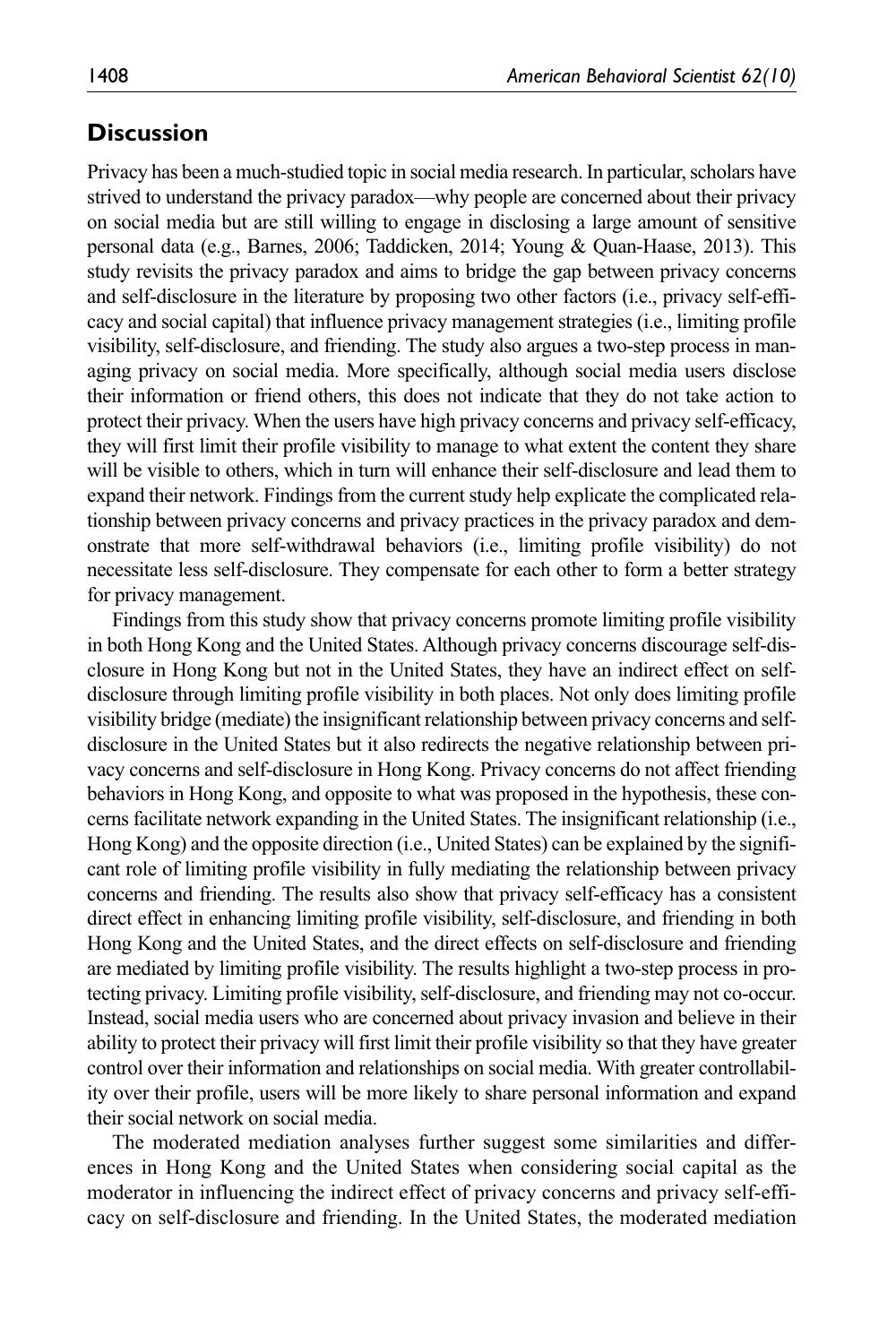model only demonstrates a conditional *direct* effect of privacy self-efficacy on selfdisclosure moderated by social capital. When social media users consider resources from their social network and expect to obtain benefits from the network, the positive effect of privacy self-efficacy on self-disclosure is enhanced. This conditional direct effect was also found in the moderated mediation model in Hong Kong. Social capital also mitigates the impact of privacy concerns on restraining self-disclosure in Hong Kong. In addition, there are conditional *indirect* effects of privacy self-efficacy in enhancing self-disclosure and friending moderated by social capital. Social capital boosts the effect of privacy self-efficacy in limiting profile visibility, which in turn contributes to a greater level of self-disclosure and friending. The moderated mediation model in Hong Kong illustrates competing roles of costs (privacy concerns) and benefits (social capital) in influencing self-disclosure in the privacy calculus because social capital will mitigate the effect of privacy concerns on restricting self-disclosure; however, when considering privacy management as a two-step process and including privacy self-efficacy as another factor in the privacy calculus, social capital does not necessarily override privacy concerns and lead to privacy risk. Social capital can promote the positive effect of privacy self-efficacy on protection practices (i.e., limiting profile visibility). One may argue that social capital should make people engage in less profile-limiting behaviors given that they would like to obtain resources from their social network. However, when people believe in their ability to control their privacy and manage their audience (i.e., high privacy self-efficacy) and if they have high expected benefits (i.e., high social capital), limiting profile visibility helps secure a greater benefit that can be obtained via self-disclosing and friending behaviors from the network they defined while lowering the privacy risk.

The findings, however, cannot be interpreted without limitations. First, although the United States survey is a representative sample, the cross-sectional data limit the causality of the relationship. The Hong Kong data help ease this concern given that they come from a representative sample based on the Hong Kong census and also from a two-wave panel survey. The findings are expected to be generalizable and suggest some causal order. However, the two waves are about 1 month apart, raising some concern about the extent to which we can draw clear causal conclusions. Future research can consider examining the relationship with a two-wave panel that is conducted over a longer time period. However, collecting the data at two closer times helps secure a high retention rate (71.3%), which helps ensure that data are representative and valid. In addition, while this study proposes a two-step process in managing privacy on social media, the privacy management strategies, including limiting profile visibility, self-disclosure, and friending are all measured in the same wave (e.g., all measured in Time 2 in Hong Kong data). The extended privacy calculus model would gain stronger support if privacy concerns, privacy self-efficacy, and social capital were measured at Time 1, limiting profile visibility at Time 2, and self-disclosing and friending at Time 3.

Second, this study did not measure social media use focusing on specific social media platforms given that several different social media are popular in Hong Kong and the United States. Future researchers may consider testing the extended privacy calculus model in specific social media platforms, as each may have unique features for which people weigh the factors and handle their privacy differently.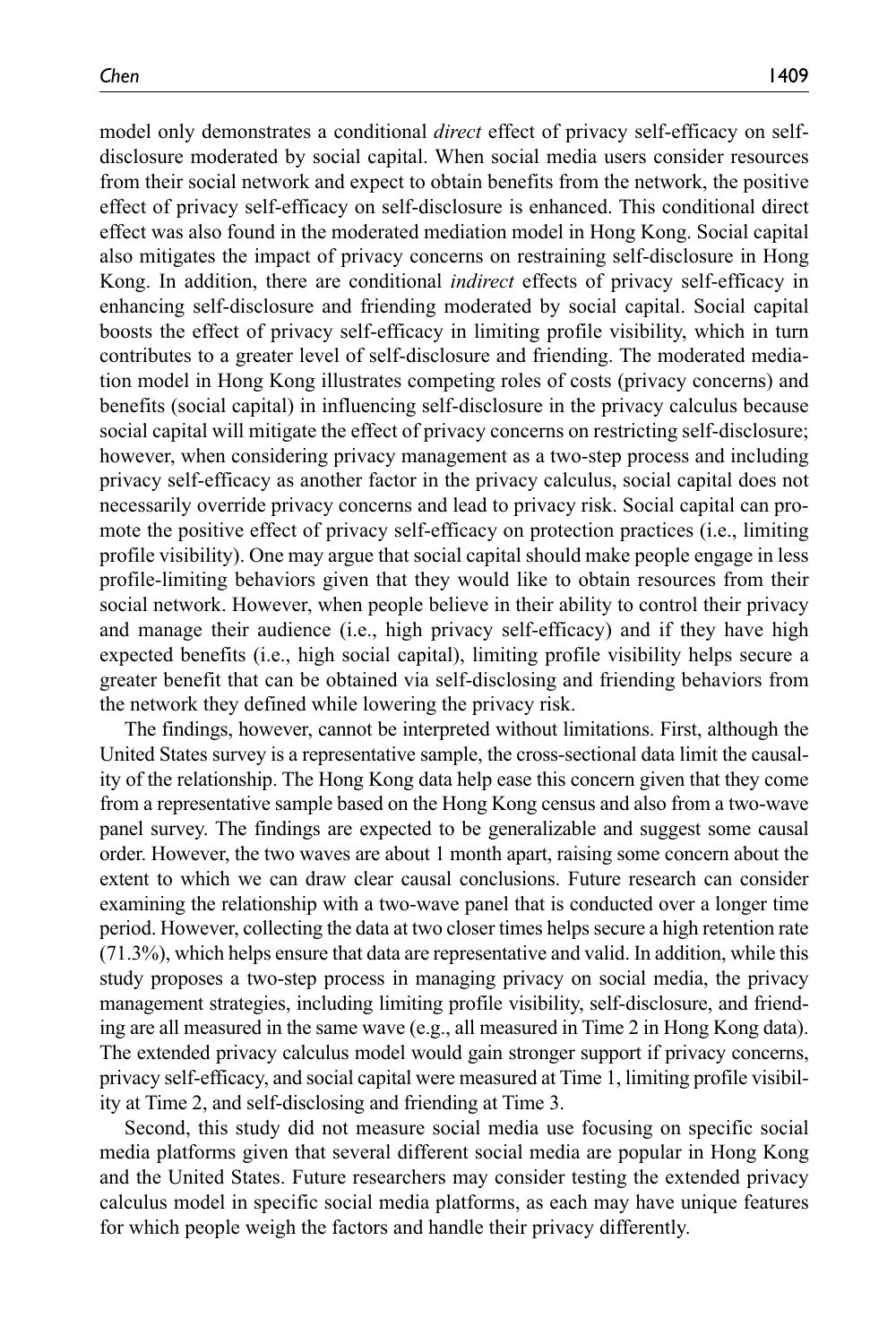Despite the limitations, this study extends the privacy literature by considering privacy self-efficacy and social capital as factors in addition to privacy concerns in the privacy calculus model. This study also demonstrates a two-step process in privacy management by which social media users can self-disclose and expand their social network in a way that also protects their privacy when they are concerned about privacy risk and believe in their ability to manage their privacy on social media. Social capital also helps promote self-disclosure and plays a significant role in enhancing the two-step process in privacy management.

#### **Declaration of Conflicting Interests**

The author declared no potential conflicts of interest with respect to the research, authorship, and/or publication of this article.

### **Funding**

The author disclosed receipt of the following financial support for the research, authorship, and/ or publication of this article: This work was supported by a grant from the Faculty of Social Science, Chinese University of Hong Kong (project no. SS15758).

#### **Note**

1. All other mediating relationships were found to only partially mediate the direct effects proposed in the hypotheses. For those mediating relationships, the direct effects remain significant after adding the mediating variable (i.e., limiting profile visibility).

#### **References**

- Adler, P. S., & Kwon, S. (2002). Social capital: Prospects for a new concept. *Academy of Management Review*, *27*, 17-40.
- Barnes, S. B. (2006). *A privacy paradox: Social networking in the United States*. Retrieved from <http://firstmonday.org/htbin/cgiwrap/bin/ojs/index.php/fm/article/view/1394/1312#b1>
- Birnholtz, J., Burke, M., & Steele, A. (2017). Untagging on social media: Who untags, what do they untag, and why? *Computers in Human Behavior*, *69*, 166-173. doi:10.1016/j. chb.2016.12.008
- Bourdieu, P. (1986). The forms of capital. In J. G. Richardson (Ed.), *Handbook of theory and research for the sociology of education* (pp. 241-258). New York, NY: Greenwood.
- boyd, d. m., & Ellison, N. B. (2007). Social network sites: Definition, history, and scholarship. *Journal of Computer-Mediated Communication*, *13*, 210-230. doi:10.1111/j.1083- 6101.2007.00393.x
- Chen, H.-T., & Chen, W. (2015). Couldn't or wouldn't? The influence of privacy concerns and self-efficacy in privacy management on privacy protection. *Cyberpsychology, Behavior, and Social Networking*, *18*, 13-19. doi:10.1089/cyber.2014.0456
- Chen, H.-T.,  $\&$  Li, X. (2017). The contribution of mobile social media to social capital and psychological well-being: Examining the role of communicative use, friending and self-disclosure. *Computers in Human Behavior*, *75*, 958-965. doi: doi.org/10.1016/j.chb.2017.06.011
- Choi, Y. H., & Bazarova, N. N. (2015). Self-disclosure characteristics and motivations in social media: Extending the functional model to multiple social network sites. *Human Communication Research*, *41*, 480-500. doi:10.1111/hcre.12053
- Coleman, J. S. (1988). Social capital in the creation of human capital. *American Journal of Sociology*, *94*, S95-S120.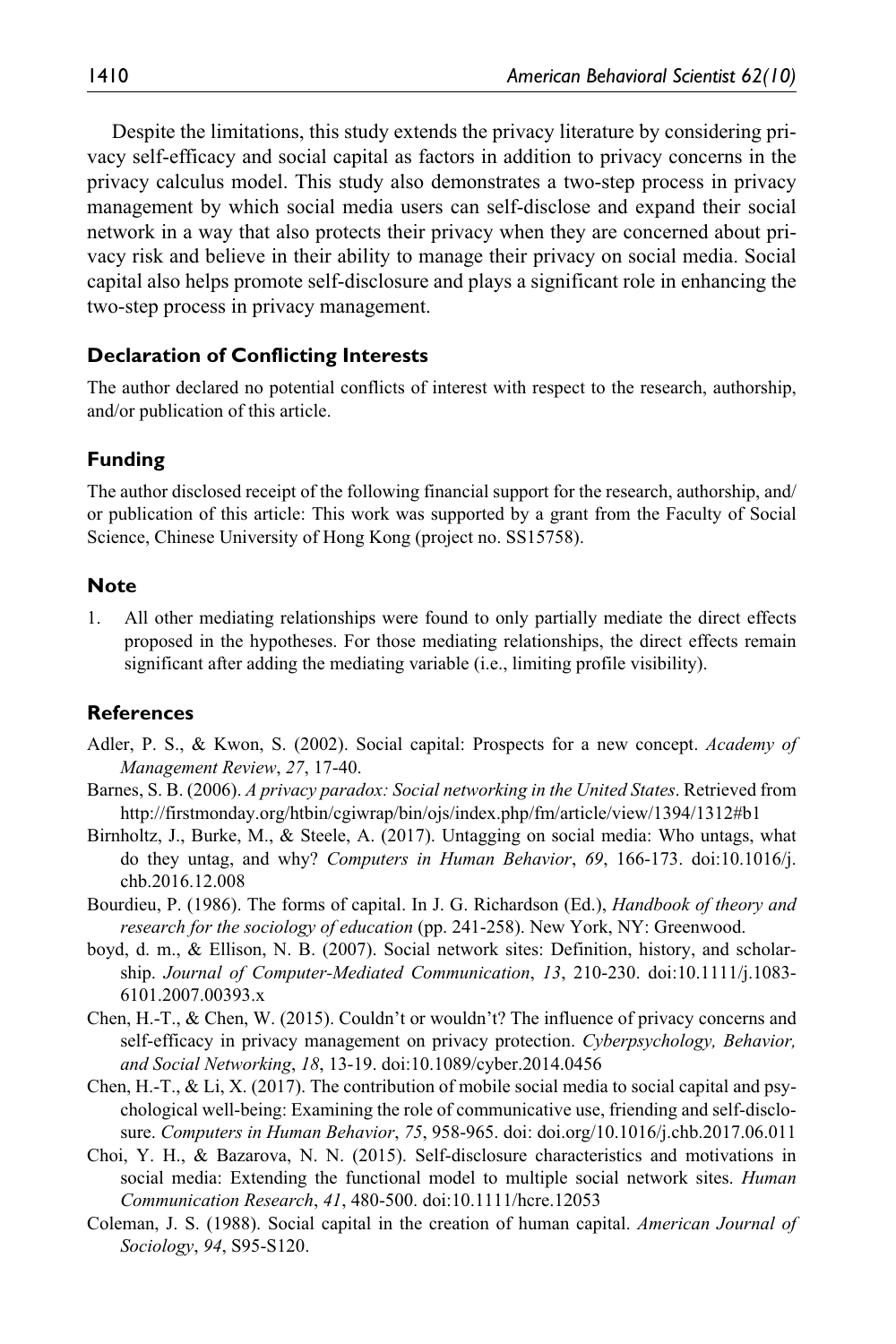- Culnan, M. J., & Armstrong, P. (1999). Information privacy concerns, procedural fairness, and impersonal trust: An empirical investigation. *Organization Science*, *10*, 104-115.
- Debatin, B., Lovejoy, J. P., Horn, A.-K., & Hughes, B. N. (2009). Facebook and online privacy: Attitudes, behaviors, and unintended consequence. *Journal of Computer-Mediated Communication*, *15*, 83-108. doi:10.1111/j.1083-6101.2009.01494.x
- Dienlin, T., & Metzger, M. J. (2016). An extended privacy calculus model for SNSs: Analyzing self-disclosure and self-withdrawal in a representative U.S. sample. *Journal of Computer-Mediated Communication*, *21*, 368-383. doi:10.1111/jcc4.12163
- Dinev, T., & Hart, P. (2006). An extended privacy calculus model for e-commerce transactions. *Information Systems Research*, *17*, 61-80. doi:10.1287/isre.1060.0080
- Ellison, N. B., Steinfield, C., & Lampe, C. (2007). The benefits of Facebook "friends": Social capital and college students' use of online social network sites. *Journal of Computer-Mediated Communication*, *12*, 1143-1168. doi:10.1111/j.1083-6101.2007.00367.x
- Ellison, N. B., Steinfield, C., & Lampe, C. (2011). Connection strategies: Social capital implications of Facebook-enabled communication practices. *New Media & Society*, *13*, 873-892. doi:10.1177/1461444810385389
- Ellison, N. B., Vitak, J., Steinfield, C., Gray, R., & Lamp, C. (2011). Negotiating privacy concerns and social capital needs in a social media environment. In S. Trepte & L. Reinecke (Eds.), *Privacy online: Perspectives on privacy and self-disclosure in the social web* (pp. 19-32). New York, NY: Springer.
- Frampton, B. D., & Child, J. T. (2013). Friend or not to friend: Coworker Facebook friend requests as an application of communication privacy management theory. *Computers in Human Behavior*, *29*, 2257-2264.
- Fried, C. (1968). Privacy. *Yale Law Journal*, *77*, 475-493.
- Gross, R., Acquisiti, A., & Heinz, H. J. (2005). Information revelation and privacy in online social networks. In S. D. C. di Vimercati & R. Dingledine (Eds.), *Proceedings of the 2005 ACM Workshop on Privacy in the Electronic Society* (pp. 71-80). New York, NY: ACM Press.
- Hayes, A. F. (2018). *Introduction to mediation, moderation, and conditional process analysis: A regression-based approach* (2nd ed.). New York, NY: Guilford Press.
- Hong, W., & Thong, J. Y. L. (2013). Internet privacy concerns: An integrated conceptualization and four empirical studies. *MIS Quarterly*, *37*, 275-298.
- Iyengar, S., & Hahn, K. S. (2009). Red media, blue media: Evidence of ideological selectivity in media use. *Journal of Communication*, *59*, 19-39. doi: 10.1111/j.1460-2466.2008.01402.x
- Krasnova, H., Veltri, N. F., & Günther, O. (2012). Self-disclosure and privacy calculus on social networking sites: The role of culture. *Business & Information Systems Engineering*, *4*, 127- 135. doi:10.1007/s12599-012-0216-6
- Lewis, K., Kaufman, J., & Christakis, N. (2008). The taste for privacy: An analysis of college student privacy setting in an online social network. *Journal of Computer-Mediated Communication*, *14*, 79-100. doi:10.1111/j.1083-6101.2008.01432.x
- Lin, N. (2008). A network theory of social capital. In D. Castiglione, J. V. Deth & G. Wolleb (Eds.), *Handbook of social capital*. Oxford: Oxford University Press.
- Madden, M. (2012). *Privacy management on social network sites*. Retrieved from [http://www.](http://www.pewinternet.org/2012/02/24/privacy-management-on-social-media-sites/) [pewinternet.org/2012/02/24/privacy-management-on-social-media-sites/](http://www.pewinternet.org/2012/02/24/privacy-management-on-social-media-sites/)
- Milne, G. R., & Culnan, M. J. (2004). Strategies for reducing online privacy risks: Why consumers read (or don't read) online privacy notices. *Journal of Interactive Marketing*, *18*(3), 15-29. doi:10.1002/dir.20009